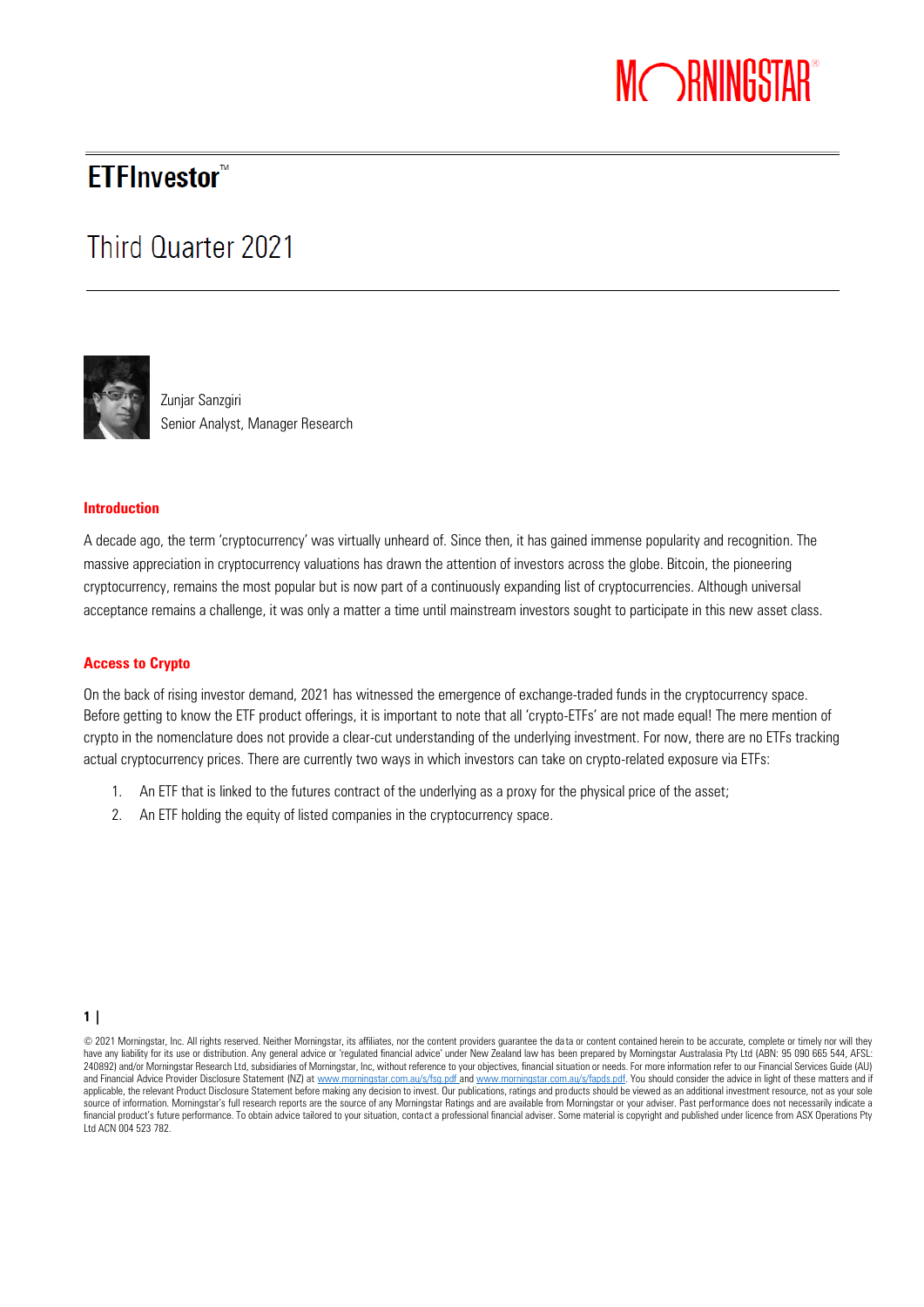In Australia, BetaShares recently launched BetaShares Crypto Innovators ETF (CRYP). This product would belong to the second type from the above list. CRYP tracks the Bitwise Crypto Innovators Index, which comprises equity exposure of listed companies operating in the cryptocurrency ecosystem; the index has 32 constituents as of 31 Oct 2021. Exhibit 1 list the top 10 holdings of CRYP. The largest holding, Galaxy Digital, is a merchant bank that provides financial solutions across a spectrum of digital assets. Marathon Digital is a leading Bitcoin mining company, while Coinbase is one of the largest cryptocurrency exchanges in the United States. The key takeaway for an inquisitive investor is that the ETF does not provide 'true' cryptocurrency exposure.

| <b>Exhibit 1</b> Top 10 Holdings: BetaShares Crypto Innovators ETF (CRYP) |               |  |
|---------------------------------------------------------------------------|---------------|--|
| <b>Company Name</b>                                                       | Weightage (%) |  |
| Galaxy Digital                                                            | 12.0          |  |
| Marathon Digital                                                          | 11.3          |  |
| Coinbase Global                                                           | 10.7          |  |
| Silvergate Capital                                                        | 10.2          |  |
| Microstrategy                                                             | 9.4           |  |
| <b>Riot Blockchain</b>                                                    | 5.2           |  |
| Voyager Digital                                                           | 4.8           |  |
| Hut 8 Mining                                                              | 4.4           |  |
| Canaan Inc                                                                | 3.9           |  |
| Hive Blockchain<br>Data as of October 31, 2021.                           | 3.1           |  |

The price movements in cryptocurrencies are not directly translated into the share price movement of the underlying companies and could often move in opposite directions. Plain and simple, the ETF is a thematic equity investment in the digital-asset environment.

#### **Why a Crypto ETF?**

One of the key reasons for the slowness in acceptance of cryptocurrency has been the intricacies involved in setting up a 'crypto wallet' to store the assets. A crypto wallet is a software or device that allows the storage and transfer of cryptocurrency. Establishing the prerequisite conditions requires considerable technical know-how and is not everyone's cup of tea. Also, the secure maintenance of such a complex arrangement could be a matter of concern for the uninitiated.

The ETF route is far more widely accepted and understood by investors. The familiarity and convenience of ETF investing provides access to larger pool of investors.

**2 |** 

© 2021 Morningstar, Inc. All rights reserved. Neither Morningstar, its affiliates, nor the content providers guarantee the da ta or content contained herein to be accurate, complete or timely nor will they have any liability for its use or distribution. Any general advice or 'regulated financial advice' under New Zealand law has been prepared by Morningstar Australasia Pty Ltd (ABN: 95 090 665 544, AFSL: 240892) and/or Morningstar Research Ltd, subsidiaries of Morningstar, Inc, without reference to your objectives, financial situation or needs. For more information refer to our Financial Services Guide (AU) and Financial Advice Provider Disclosure Statement (NZ) a[t www.morningstar.com.au/s/fsg.pdf](file:///C:/Users/kallen/AppData/Local/Microsoft/Windows/INetCache/Content.Outlook/4DL501RP/www.morningstar.com.au/s/fsg.pdf) an[d www.morningstar.com.au/s/fapds.pdf.](file:///C:/Users/kallen/AppData/Local/Microsoft/Windows/INetCache/Content.Outlook/4DL501RP/www.morningstar.com.au/s/fapds.pdf) You should consider the advice in light of these matters and if applicable, the relevant Product Disclosure Statement before making any decision to invest. Our publications, ratings and products should be viewed as an additional investment resource, not as your sole source of information. Morningstar's full research reports are the source of any Morningstar Ratings and are available from Morningstar or your adviser. Past performance does not necessarily indicate a financial product's future performance. To obtain advice tailored to your situation, contact a professional financial adviser. Some material is copyright and published under licence from ASX Operations Pty Ltd ACN 004 523 782.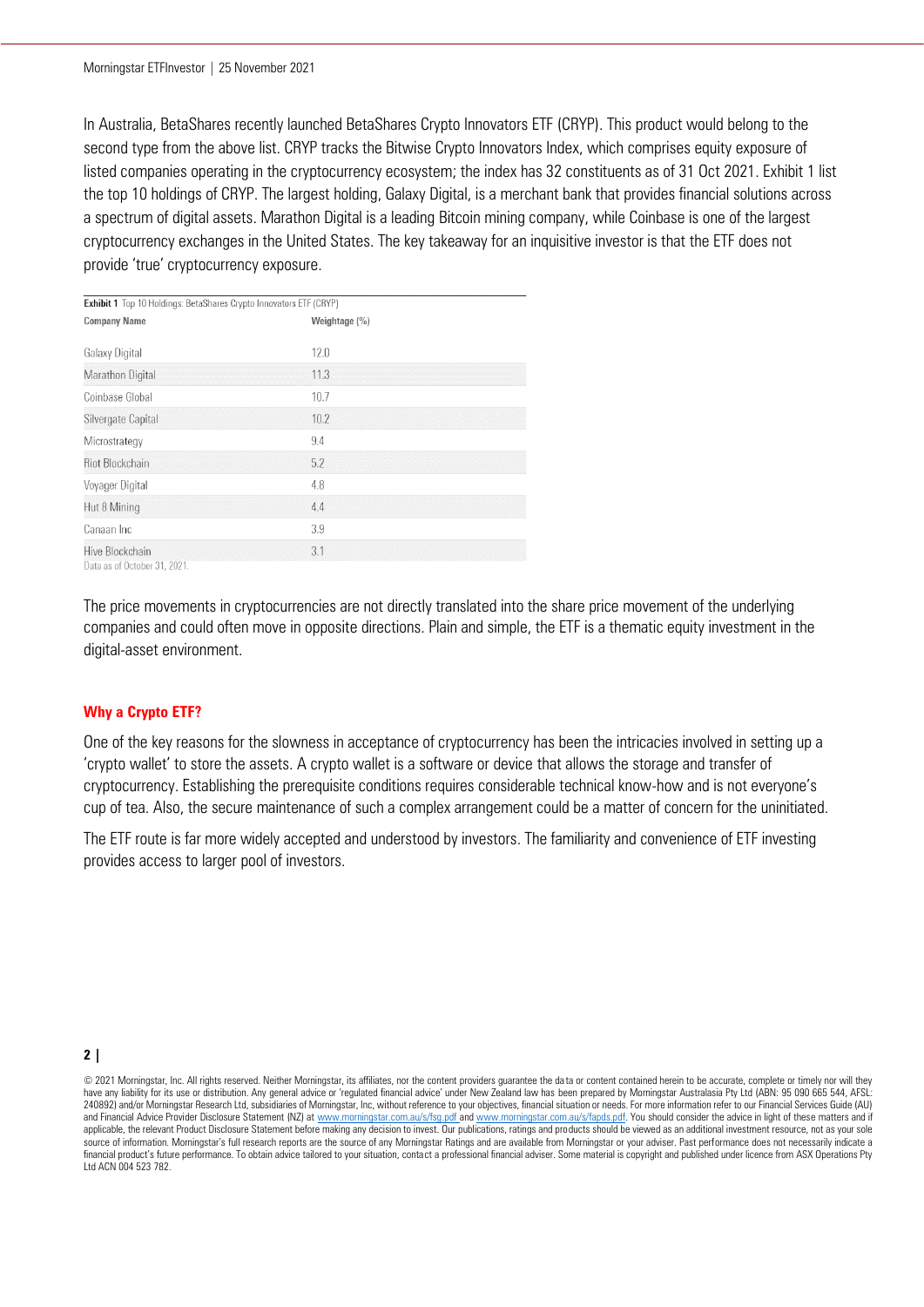#### **The Regulatory Landscape**

The U.S. Securities and Exchange Commission seems to be handling the cryptocurrency situation with caution. Although the launch of exchange-traded products linked to the price of Bitcoin futures contracts has been approved, the SEC's current stance has been to not allow trading of products directly linked to cryptocurrency prices. The primary concern seems to be the lack of regulatory oversight over the exchanges, which could lead to price manipulation amongst other things.

Up until recently, the Australian Securities and Investments Commission had an unclear stance around the regulatory requirements for undertaking cryptocurrency transactions. However, after having updated new mandates regarding suitability of crypto assets, prevention of misrepresentation, and transparent pricing mechanisms, ASIC has given a green light to the inception of new ETPs linked to the crypto space. ASIC, at this point, has provided guidance regarding the holding of crypto assets in managed investment schemes but is yet to approve any product. Hence, currently the BetaShares ETF is the closest that many investors can get to crypto exposure.

## **Understanding Risk**

A great deal of discussion is bubbling around the driving factors for the asset growth in cryptocurrency investments, and one will find opinion pieces across the spectrum. For a person holding cryptocurrency unwaveringly over the past few years, the holding returns in the popular cryptocurrencies have been almost too good to be true. However, the intermittent volatility is not for the faint-hearted!

The lofty peaks and dire lows within a short span of time can skew one's portfolio sharply, and even the most hardened investors will find it difficult to keep their asset-allocation decisions in check during the capricious phases. Thus, it should be noted that one must be starkly aware of the risk that accompanies these investments.

Morningstar currently publishes qualitative analyst research for 75 Australian ETPs. Individual investors can get access to our reports at [www.morningstar.com.au](http://www.morningstar.com.au/), and financial advisors at [http://arc2.morningstar.com.au](http://arc2.morningstar.com.au/). MI

**3 |** 

© 2021 Morningstar, Inc. All rights reserved. Neither Morningstar, its affiliates, nor the content providers guarantee the da ta or content contained herein to be accurate, complete or timely nor will they have any liability for its use or distribution. Any general advice or 'regulated financial advice' under New Zealand law has been prepared by Morningstar Australasia Pty Ltd (ABN: 95 090 665 544, AFSL: 240892) and/or Morningstar Research Ltd, subsidiaries of Morningstar, Inc, without reference to your objectives, financial situation or needs. For more information refer to our Financial Services Guide (AU) and Financial Advice Provider Disclosure Statement (NZ) a[t www.morningstar.com.au/s/fsg.pdf](file:///C:/Users/kallen/AppData/Local/Microsoft/Windows/INetCache/Content.Outlook/4DL501RP/www.morningstar.com.au/s/fsg.pdf) an[d www.morningstar.com.au/s/fapds.pdf.](file:///C:/Users/kallen/AppData/Local/Microsoft/Windows/INetCache/Content.Outlook/4DL501RP/www.morningstar.com.au/s/fapds.pdf) You should consider the advice in light of these matters and if applicable, the relevant Product Disclosure Statement before making any decision to invest. Our publications, ratings and products should be viewed as an additional investment resource, not as your sole source of information. Morningstar's full research reports are the source of any Morningstar Ratings and are available from Morningstar or your adviser. Past performance does not necessarily indicate a financial product's future performance. To obtain advice tailored to your situation, contact a professional financial adviser. Some material is copyright and published under licence from ASX Operations Pty Ltd ACN 004 523 782.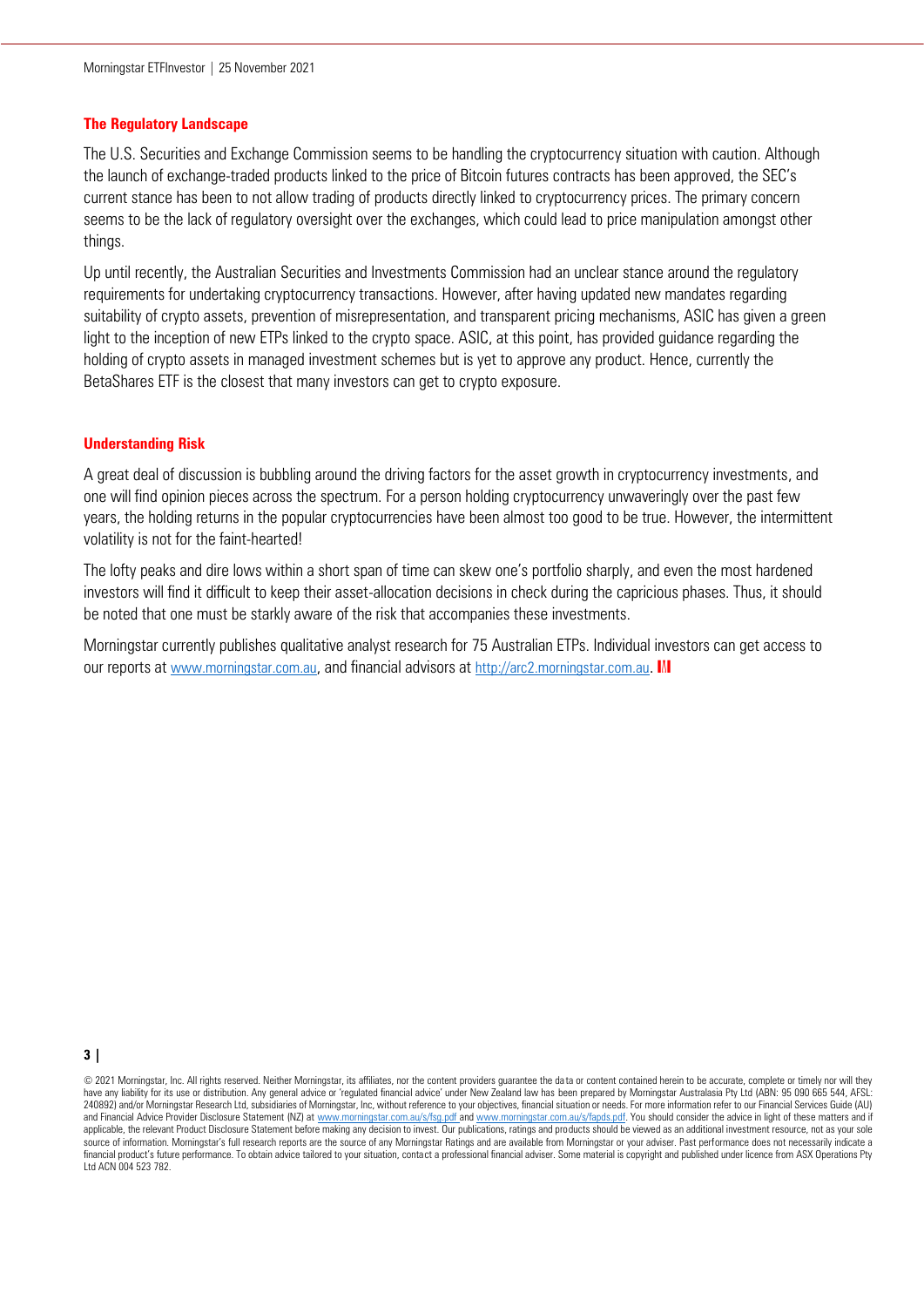## *ETP Market Data as of 30 Sep 2021*

| <b>ETF Name</b>                          | Ticker      | <b>Net Assets</b><br>(AUD) | 3 Mo<br>% | 6 Mo<br>% | 1 Yr<br>% | 3Yr<br>$%$ pa  | 5 Yr<br>$%$ pa | <b>Strategic</b><br><b>Beta</b> | <b>Strategic</b><br><b>Beta</b><br><b>Attributes</b> | Fee<br>% | <b>Bid/Ask</b><br>%1 | Avge<br>Prem/Disc <sup>2</sup> | <b>Traded</b><br><b>Volume</b> | #<br><b>Holdings</b> | $%$ in<br>Top 10 | Launch<br><b>Date</b> |
|------------------------------------------|-------------|----------------------------|-----------|-----------|-----------|----------------|----------------|---------------------------------|------------------------------------------------------|----------|----------------------|--------------------------------|--------------------------------|----------------------|------------------|-----------------------|
| Vanquard Australian Shares ETF           | <b>VAS</b>  | 9,516,467,389              | 1.88      | 10.49     | 30.97     | 9.89           | 10.47          | <b>No</b>                       | Not Applicable                                       | 0.10     | 0.03                 | 0.01                           | 1,53,66,369                    | 307                  | 42.62            | 04-May-09             |
| iShares S&P 500 ETF                      | <b>IVV</b>  | 4,895,783,452              | 4.49      | 14.84     | 28.74     | 15.63          | 17.96          | <b>No</b>                       | Not Applicable                                       | 0.04     | 0.03                 | 0.52                           | 7,85,518                       | 508                  | 28.04            | 15-May-00             |
| SPDR® S&P/ASX 200 ETF                    | <b>STW</b>  | 4,737,059,213              | 1.73      | 10.12     | 30.56     | 9.58           | 10.29          | <b>No</b>                       | Not Applicable                                       | 0.13     | 0.04                 | $-0.15$                        | 86,50,053                      | 209                  | 43.76            | 24-Aug-01             |
| iShares Core S&P/ASX 200 ETF             | IOZ         | 4,245,534,330              | 1.69      | 10.09     | 30.46     | 9.54           | 10.28          | <b>No</b>                       | Not Applicable                                       | 0.09     | 0.05                 | $-0.18$                        | 4,87,42,021                    | 204                  | 43.73            | 06-Dec-10             |
| Vanguard MSCI Intl ETF                   | VGS         | 4,167,369,333              | 3.99      | 13.69     | 27.81     | 13.38          | 15.25          | <b>No</b>                       | Not Applicable                                       | 0.18     | 0.03                 | 0.54                           | 67,22,453                      | 1508                 | 18.25            | 18-Nov-14             |
| Vanguard US Total Market Shares ETF      | <b>VTS</b>  | 2,866,338,259              | 3.78      | 13.92     | 30.74     | 16.07          | 18.21          | No                              | Not Applicable                                       | 0.03     | 0.04                 | 0.51                           | 9,19,601                       | 4024                 | 22.96            | 08-May-09             |
| iShares Global 100 ETF (AU)              | 100         | 2,466,489,159              | 4.14      | 14.48     | 27.05     | 15.27          | 17.22          | No                              | Not Applicable                                       | 0.40     | 0.06                 | 0.43                           | 19,09,097                      | 114                  | 51.31            | 10-Oct-07             |
| BetaShares Aus High Interest Cash ETF    | AAA         | 2,422,164,510              | 0.07      | 0.17      | 0.40      | 1.07           | 1.46           | No                              | Not Applicable                                       | 0.18     | 0.02                 | 0.00                           | 1,10,32,602                    | $\sim$               |                  | 06-Mar-12             |
| VanEck MSCI WId ex Aus Olty ETF          | QUAL        | 2,361,409,879              | 4.08      | 17.01     | 25.12     | 17.82          | 18.66          | Yes                             | Quality                                              | 0.40     | 0.07                 | 0.62                           | 54,27,738                      | 305                  | 33.18            | 29-Oct-14             |
| Vanguard All-World ex-US Shares ETF      | <b>VEU</b>  | 2,339,387,273              | 0.51      | 7.20      | 22.14     | 7.87           | 10.02          | No                              | Not Applicable                                       | 0.09     | 0.13                 | 0.21                           | 24,01,251                      | 3586                 | 9.42             | 08-May-09             |
| Vanguard Australian Property Secs ETF    | <b>VAP</b>  | 2,337,421,087              | 4.71      | 15.88     | 30.43     | 9.06           | 7.57           | No                              | Not Applicable                                       | 0.23     | 0.07                 | 0.18                           | 26,63,161                      | 33                   | 79.28            | 11-Oct-10             |
| BetaShares NASDAQ 100 ETF                | NDQ         | 2,299,357,245              | 4.90      | 18.36     | 27.80     | 24.84          | 26.57          | No                              | Not Applicable                                       | 0.38     | 0.05                 | 0.25                           | 99,31,546                      | 102                  | 53.40            | 26-May-15             |
| <b>ETFS Physical Gold ETC</b>            | <b>GOLD</b> | 2,178,081,242              | 2.63      | 8.45      | $-8.72$   | 13.25          | 6.47           | <b>No</b>                       | Not Applicable                                       | 0.40     | 0.05                 | $-0.31$                        | 13,04,555                      | $\mathbf{1}$         | 100.00           | 31-Mar-03             |
| Vanguard Australian Shares High Yld ETF  | <b>VHY</b>  | 1,920,530,017              | $-1.87$   | 6.10      | 34.83     | 8.48           | 8.54           | Yes                             | Dividend                                             | 0.25     | 0.06                 | 0.02                           | 34, 31, 336                    | 62                   | 68.60            | 23-May-11             |
| BetaShares Global Sstnbty Ldrs ETF       | <b>ETHI</b> | 1,809,407,867              | 3.55      | 14.98     | 28.47     | 22.71          | $\sim$         | <b>No</b>                       | Not Applicable                                       | 0.49     | 0.10                 | 0.81                           | 1,85,64,614                    | 201                  | 33.03            | 05-Jan-17             |
| iShares Core Composite Bond ETF          | IAF         | 1,805,357,668              | 0.28      | 1.77      | $-1.72$   | 3.97           | 2.88           | N <sub>o</sub>                  | Not Applicable                                       | 0.15     | 0.04                 | $-0.03$                        | 26,13,756                      | 538                  | 26.39            | 12-Mar-12             |
| BetaShares Australia 200 ETF             | A200        | 1,741,834,619              | 1.73      | 10.29     | 31.14     | 9.72           | $\sim$         | No                              | Not Applicable                                       | 0.07     | 0.04                 | $-0.11$                        | 32,81,834                      | 201                  | 45.06            | 07-May-18             |
| Vanguard MSCI Intl (Hdg) ETF             | VGAD        | 1,739,287,510              | 0.53      | 8.12      | 28.28     | 11.71          | 13.48          | N <sub>o</sub>                  | Not Applicable                                       | 0.21     | 0.06                 | 0.71                           | 36,20,650                      | 1512                 | 18.17            | 18-Nov-14             |
| VanEck Australian Equal Wt ETF           | <b>MVW</b>  | 1,684,109,655              | 3.28      | 10.64     | 28.60     | 8.61           | 10.12          | Yes                             | Other                                                | 0.35     | 0.09                 | 0.02                           | 40,02,171                      | 96                   | 11.93            | 04-Mar-14             |
| Vanguard Australian Fixed Interest ETF   | VAF         | 1,435,034,404              | 0.28      | 1.73      | $-1.72$   | 3.96           | 2.88           | No                              | Not Applicable                                       | 0.20     | 0.06                 | $-0.08$                        | 31,47,544                      | 630                  | 26.89            | 29-Oct-12             |
| BetaShares Active Australian Hybrids ETF | <b>HBRD</b> | 1,412,472,585              | 0.35      | 1.57      | 4.08      | 3.88           | $\sim$         | <b>No</b>                       | Not Applicable                                       | 0.45     | 0.12                 | 0.09                           | 2,59,47,542                    | $\sim$               | $\sim$           | 13-Nov-17             |
| Vanguard Diversified High Growth ETF     | <b>VDHG</b> | 1,412,235,439              | 1.72      | 9.38      | 25.94     | 10.66          | $\sim$         | <b>No</b>                       | Not Applicable                                       | 0.27     | 0.04                 | 0.27                           | 38,46,171                      | $\overline{7}$       | 100.00           | 20-Nov-17             |
| BetaShares Australian Sustnby Ldrs ETF   | <b>FAIR</b> | 1,211,643,390              | 3.28      | 13.80     | 23.20     | 10.57          | $\sim$         | <b>No</b>                       | Not Applicable                                       | 0.39     | 0.11                 | 0.01                           | 68,79,059                      | 88                   | 37.41            | 27-Nov-17             |
| iShares Global Healthcare ETF (AU)       | <b>IXJ</b>  | 1,013,914,508              | 4.69      | 15.19     | 16.87     | 11.48          | 13.57          | No                              | Not Applicable                                       | 0.46     | 0.09                 | 0.31                           | 7,77,365                       | 128                  | 35.67            | 11-Mar-09             |
| iShares MSCI Emerging Markets ETF (AU)   | <b>IEM</b>  | 1,011,287,845              | $-5.06$   | $-0.02$   | 14.80     | 7.36           | 9.47           | No                              | Not Applicable                                       | 0.68     | 0.14                 | $-0.42$                        | 23,85,346                      | 1273                 | 24.02            | 07-Apr-03             |
| iShares Europe ETF (AU)                  | IEU         | 883,071,694                | 1.62      | 10.86     | 25.98     | 7.24           | 9.55           | No                              | Not Applicable                                       | 0.59     | 0.08                 | 0.46                           | 24,71,823                      | 375                  | 19.52            | 10-Oct-07             |
| Magellan Infrastructure Ccy Hdg ETF      | <b>MICH</b> | 839,460,557                | $-1.40$   | 1.36      | 7.27      | 4.38           | 5.74           | No                              | Not Applicable                                       | 1.05     | 0.38                 | 0.24                           | 2,27,40,668                    |                      | $\sim$           | 18-Jul-16             |
| Activex Ardea Real Outcome Bond ETF      | XARO        | 839,311,416                | $-0.77$   | $-1.03$   | 0.38      | $\overline{a}$ |                | No                              | Not Applicable                                       | 0.50     | 0.10                 | 0.30                           | 49,91,666                      | 350                  | 54.18            | 06-Dec-18             |
| iShares Asia 50 ETF (AU)                 | <b>IAA</b>  | 803,712,717                | $-11.32$  | $-10.17$  | 9.18      | 9.61           | 12.74          | No                              | Not Applicable                                       | 0.50     | 0.20                 | $-0.53$                        | 15,11,590                      | 61                   | 62.22            | 13-Nov-07             |
| SPDR® S&P/ASX 50 ETF                     | SFY         | 760,376,637                | 1.10      | 9.28      | 29.95     | 9.11           | 9.76           | <b>No</b>                       | Not Applicable                                       | 0.29     | 0.05                 | $-0.02$                        | 6,58,419                       | 56                   | 56.83            | 24-Aug-01             |
| BetaShares Aus Bank Sr Fltng Rt Bd ETF   | <b>QPON</b> | 698,702,255                | $-0.02$   | 0.09      | 0.80      | 2.10           |                | <b>No</b>                       | Not Applicable                                       | 0.19     | 0.06                 | 0.06                           | 33,07,946                      | 14                   | 99.79            | $01$ -Jun-17          |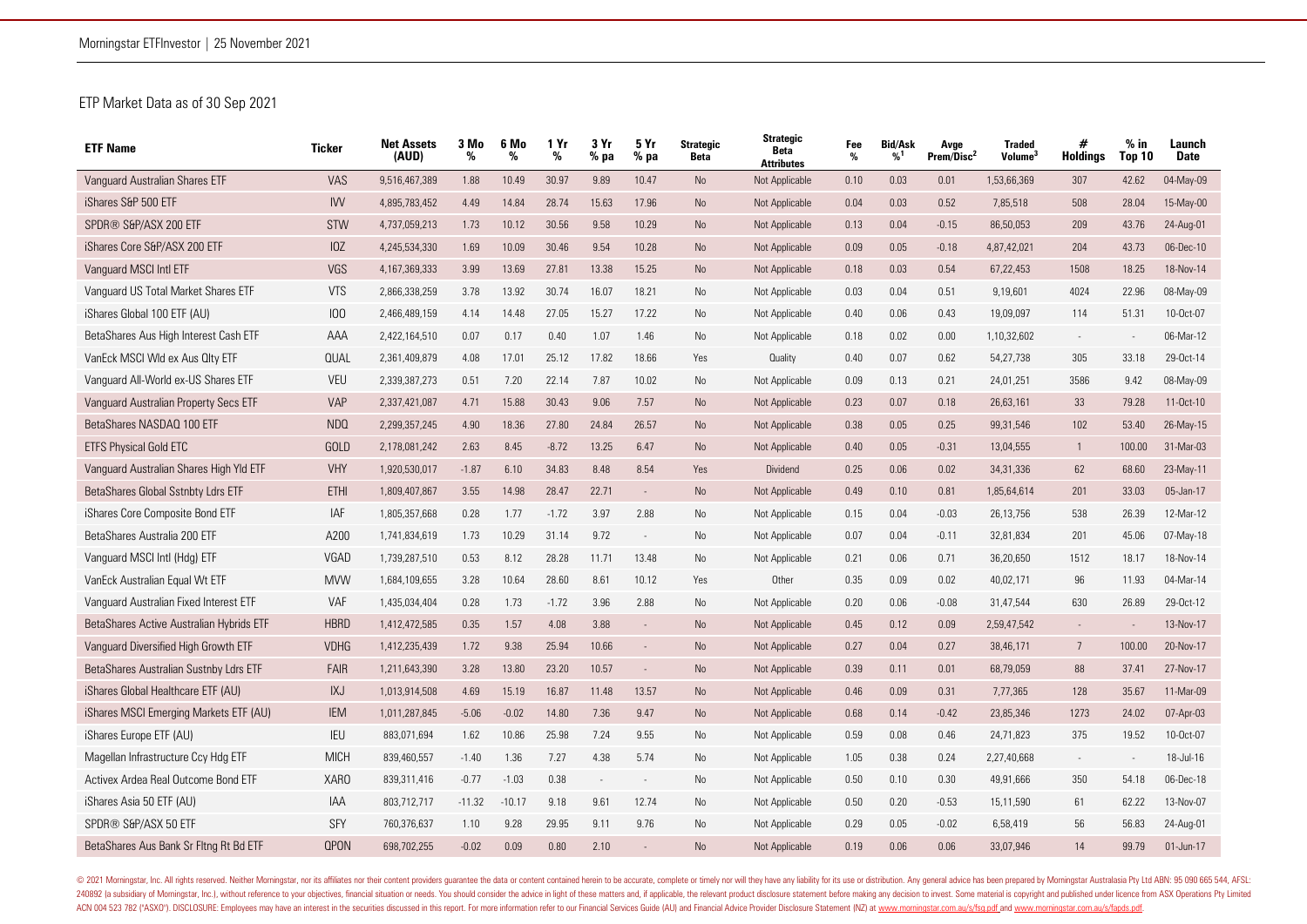| <b>ETF Name</b>                         | <b>Ticker</b>   | <b>Net Assets</b><br>(AUD) | 3 Mo<br>% | 6 Mo<br>% | 1 Yr<br>% | 3 Yr<br>$%$ pa | 5 Yr<br>% pa | <b>Strategic</b><br><b>Beta</b> | <b>Strategic</b><br>Beta<br><b>Attributes</b> | Fee<br>% | <b>Bid/Ask</b><br>%1 | Avge<br>Prem/Disc <sup>2</sup> | <b>Traded</b><br>Volume <sup>®</sup> | #<br><b>Holdings</b> | $%$ in<br><b>Top 10</b> | Launch<br><b>Date</b> |
|-----------------------------------------|-----------------|----------------------------|-----------|-----------|-----------|----------------|--------------|---------------------------------|-----------------------------------------------|----------|----------------------|--------------------------------|--------------------------------------|----------------------|-------------------------|-----------------------|
| BetaShares Global Cybersecurity ETF     | <b>HACK</b>     | 660,775,611                | 8.47      | 23.32     | 39.24     | 20.35          | 21.56        | <b>No</b>                       | Not Applicable                                | 0.57     | 0.13                 | 0.67                           | 98,47,078                            | 36                   | 45.40                   | 30-Aug-16             |
| Vanguard FTSE Emerging Markets Shrs ETF | VGE             | 660,530,693                | $-3.61$   | 2.39      | 16.49     | 8.89           | 9.03         | <b>No</b>                       | Not Applicable                                | 0.48     | 0.15                 | $-0.25$                        | 9,85,077                             |                      |                         | 18-Nov-13             |
| Vanguard Australian Corp Fxd Intr ETF   | <b>VACF</b>     | 655,946,751                | 0.24      | 1.19      | 1.03      | 4.23           | 3.69         | No                              | Not Applicable                                | 0.26     | 0.07                 | 0.12                           | 17,85,694                            |                      |                         | 23-May-16             |
| BetaShares Asia Technology Tigers ETF   | <b>ASIA</b>     | 654,504,279                | $-15.42$  | $-13.50$  | 3.95      | 19.37          | $\sim$       | <b>No</b>                       | Not Applicable                                | 0.57     | 0.18                 | $-1.04$                        | 2,34,33,893                          | 50                   | 71.12                   | 18-Sep-18             |
| SPDR® S&P/ASX 200 Listed Property ETF   | <b>SLF</b>      | 649,807,619                | 4.13      | 14.85     | 29.26     | 8.28           | 6.79         | No                              | Not Applicable                                | 0.40     | 0.13                 | $-0.12$                        | 35,61,846                            | 24                   | 84.68                   | 15-Feb-02             |
| Vanguard MSCI Australian Small Coms ETF | VS <sub>0</sub> | 642,013,192                | 4.14      | 13.03     | 31.58     | 12.24          | 11.90        | No                              | Not Applicable                                | 0.30     | 0.12                 | $-0.13$                        | 9,91,754                             | 192                  | 17.16                   | 23-May-11             |
| Vanguard Intl Fxd Intr (Hdg) ETF        | VIF             | 630,589,484                | $-0.14$   | 0.47      | $-2.33$   | 3.51           | 2.15         | No                              | Not Applicable                                | 0.20     | 0.09                 | 0.16                           | 20,46,343                            | 1106                 | 6.34                    | 04-Dec-15             |
| VanEck Australian Property ETF          | <b>MVA</b>      | 585,264,192                | 4.74      | 14.33     | 29.42     | 9.40           | 8.31         | No                              | Not Applicable                                | 0.35     | 0.10                 | 0.07                           | 24,99,426                            | 16                   | 86.27                   | 14-Oct-13             |
| iShares S&P 500 AUD Hedged ETF          | <b>IHVV</b>     | 576,009,302                | 0.35      | 8.63      | 28.54     | 12.95          | 14.98        | N <sub>o</sub>                  | Not Applicable                                | 0.10     | 0.05                 | 0.66                           | 2,82,818                             | 510                  | 27.82                   | 15-Dec-14             |
| Vanguard Diversified Balanced ETF       | <b>VDBA</b>     | 551,693,728                | 0.96      | 5.64      | 12.99     | 7.78           |              | No                              | Not Applicable                                | 0.27     | 0.07                 | 0.20                           | 16,13,459                            | $\overline{7}$       | 100.00                  | 20-Nov-17             |
| Vanguard Diversified Growth ETF         | VDGR            | 543,080,434                | 1.35      | 7.50      | 19.27     | 9.24           |              | <b>No</b>                       | Not Applicable                                | 0.27     | 0.07                 | 0.26                           | 12,56,082                            | $\overline{7}$       | 100.00                  | 20-Nov-17             |
| Vanguard Australian Government Bond ETF | VGB             | 536,599,260                | 0.29      | 1.88      | $-2.16$   | 4.09           | 2.81         | No                              | Not Applicable                                | 0.20     | 0.06                 | $-0.06$                        | 14,47,254                            | 146                  | 32.91                   | 24-Apr-12             |
| BetaShares Aus Inv Grd Corp Bd ETF      | CRED            | 519,201,640                | 0.33      | 2.87      | 1.80      | 6.78           |              | Yes                             | <b>Fixed Income</b>                           | 0.22     | 0.12                 | 0.21                           | 30,08,252                            | 51                   | 32.31                   | 31-May-18             |
| VanEck FTSE GIbI Infras(Hdg)ETF         | <b>IFRA</b>     | 499,739,492                | 1.51      | 3.91      | 14.37     | 6.38           | 6.56         | No                              | Not Applicable                                | 0.52     | 0.27                 | 1.06                           | 35,16,951                            | 148                  | 37.02                   | 29-Apr-16             |
| SPDR® Dow Jones Global Real Estate ETF  | <b>DJRE</b>     | 492,171,137                | 3.73      | 15.63     | 31.96     | 5.59           | 4.74         | No                              | Not Applicable                                | 0.50     | 0.10                 | 0.52                           | 22,94,191                            | 277                  | 25.80                   | 01-Nov-13             |
| Vanguard Global Aggregate Bd Hdg ETF    | <b>VBND</b>     | 455,132,125                | $-0.10$   | 0.94      | $-1.19$   | 4.04           | $\sim$       | No                              | Not Applicable                                | 0.20     | 0.08                 | 0.23                           | 11,60,302                            | 10249                | 3.50                    | 10-0ct-17             |
| iShares MSCI Japan ETF (AU)             | IJP             | 441,659,047                | 8.10      | 8.79      | 19.14     | 6.75           | 9.94         | No                              | Not Applicable                                | 0.49     | 0.11                 | 0.56                           | 5,69,630                             | 276                  | 22.24                   | 12-Mar-96             |
| iShares MSCI EAFE ETF (AU)              | <b>IVE</b>      | 437,557,438                | 2.78      | 9.69      | 24.04     | 7.07           | 9.67         | No                              | Not Applicable                                | 0.32     | 0.15                 | 0.43                           | 3,57,063                             | 866                  | 12.52                   | 14-Aug-01             |
| iShares S&P/ASX 20 ETF                  | ILC             | 431,456,555                | $-0.48$   | 8.69      | 32.95     | 9.79           | 10.11        | No                              | Not Applicable                                | 0.24     | 0.12                 | 0.06                           | 13,62,240                            | 23                   | 75.25                   | 06-Dec-10             |
| iShares Core Cash ETF                   | <b>BILL</b>     | 426,712,150                | 0.00      | 0.00      | 0.03      | 0.79           |              | No                              | Not Applicable                                | 0.07     | 0.01                 | 0.00                           | 11,25,666                            | 36                   | 4.03                    | 02-Jun-17             |
| Vanguard Etclly Cons Intl Shrs ETF      | <b>VESG</b>     | 425,141,226                | 4.08      | 14.25     | 26.84     | 15.22          | $\sim$       | <b>No</b>                       | Not Applicable                                | 0.18     | 0.08                 | 0.44                           | 13,12,522                            |                      |                         | 11-Sep-18             |
| iShares S&P Small-Cap ETF               | IJR             | 421,024,583                | 0.83      | 6.69      | 55.80     | 9.16           | 14.68        | No                              | Not Applicable                                | 0.07     | 0.14                 | 0.79                           | 4,69,646                             | 604                  | 5.92                    | 10-Oct-07             |
| <b>VanEck Gold Miners ETF</b>           | GDX             | 400,402,226                | $-9.80$   | $-4.14$   | $-25.16$  | 17.39          | 3.94         | <b>No</b>                       | Not Applicable                                | 0.53     | 0.17                 | $-0.64$                        | 14,49,317                            | 60                   | 62.21                   | 24-Jun-15             |
| BetaShares FTSE 100 ETF                 | F100            | 400,253,421                | 3.30      | 10.79     | 28.87     |                |              | <b>No</b>                       | Not Applicable                                | 0.38     | 0.17                 | 0.99                           | 64,99,303                            | 101                  | 41.37                   | 12-Jul-19             |
| ETFS Battery Tech and Lithium ETF       | <b>ACDC</b>     | 400,074,043                | 3.12      | 10.75     | 64.84     | 26.65          |              | <b>No</b>                       | Not Applicable                                | 0.69     | 0.09                 | 0.48                           | 16,52,980                            | 33                   | 38.42                   | 30-Aug-18             |
| Vanguard FTSE Asia ex Japan Shrs ETF    | VAE             | 388,960,087                | $-5.30$   | $-0.50$   | 14.56     | 9.12           | 10.90        | No                              | Not Applicable                                | 0.40     | 0.15                 | $-0.54$                        | 9,54,206                             | 1468                 | 27.79                   | 09-Dec-15             |
| BetaShares FTSE RAFI Australia 200 ETF  | 00Z             | 373,569,778                | 2.05      | 8.80      | 38.02     | 8.54           | 9.85         | Yes                             | Fundamentals                                  | 0.30     | 0.13                 | $-0.05$                        | 29,37,870                            | 200                  | 48.61                   | 10-Jul-13             |
| VanEck MSCI Wid ex AUS Qui H ETF        | <b>QHAL</b>     | 372,612,102                | 0.56      | 11.27     | 25.42     | $\sim$         | $\sim$       | Yes                             | Quality                                       | 0.43     | 0.20                 | 0.61                           | 13,65,060                            | 2                    | 100.81                  | 21-Mar-19             |
| VanEck Morningstar Wide Moat ETF        | <b>MOAT</b>     | 370,737,654                | 2.86      | 11.69     | 34.76     | 17.80          | 19.43        | Yes                             | Quality                                       | 0.49     | 0.09                 | 0.64                           | 5,50,393                             | 51                   | 26.36                   | 24-Jun-15             |
| BetaShares Glb Energy Coms ETF-Ccy Hdg  | <b>FUEL</b>     | 365,757,155                | 0.92      | 9.45      | 56.15     | $-9.24$        | $-1.06$      | No                              | Not Applicable                                | 0.57     | 0.34                 | 1.09                           | 2,04,91,777                          | 42                   | 53.32                   | 16-Jun-16             |
| Platinum International ETF              | <b>PIXX</b>     | 364,560,866                | $-0.62$   | 1.00      | 24.79     | 7.03           | $\sim$       | <b>No</b>                       | Not Applicable                                | 1.10     | 0.47                 | $-0.26$                        | 46,64,143                            |                      |                         | 12-Sep-17             |
| MFG Core Infrastructure ETF             | <b>MCSI</b>     | 360,079,383                | 1.94      | 4.97      | 12.00     | 8.84           | 7.06         | No                              | Not Applicable                                | 0.50     | $\mathcal{L}$        | 0.65                           | 6,40,967                             |                      |                         | 16-Dec-09             |
| ETFS Morningstar Global Technology ETF  | <b>TECH</b>     | 349,592,831                | 4.70      | 10.40     | 32.51     | 23.61          |              | Yes                             | Quality                                       | 0.45     | 0.10                 | 0.40                           | 5,66,834                             | 35                   | 41.74                   | 07-Apr-17             |
| SPDR® S&P Global Dividend ETF           | <b>WDIV</b>     | 345,629,048                | 1.56      | 7.64      | 29.32     | 3.69           | 6.25         | Yes                             | Dividend                                      | 0.50     | 0.13                 | 0.00                           | 19,92,209                            | 113                  | 17.85                   | 01-Nov-13             |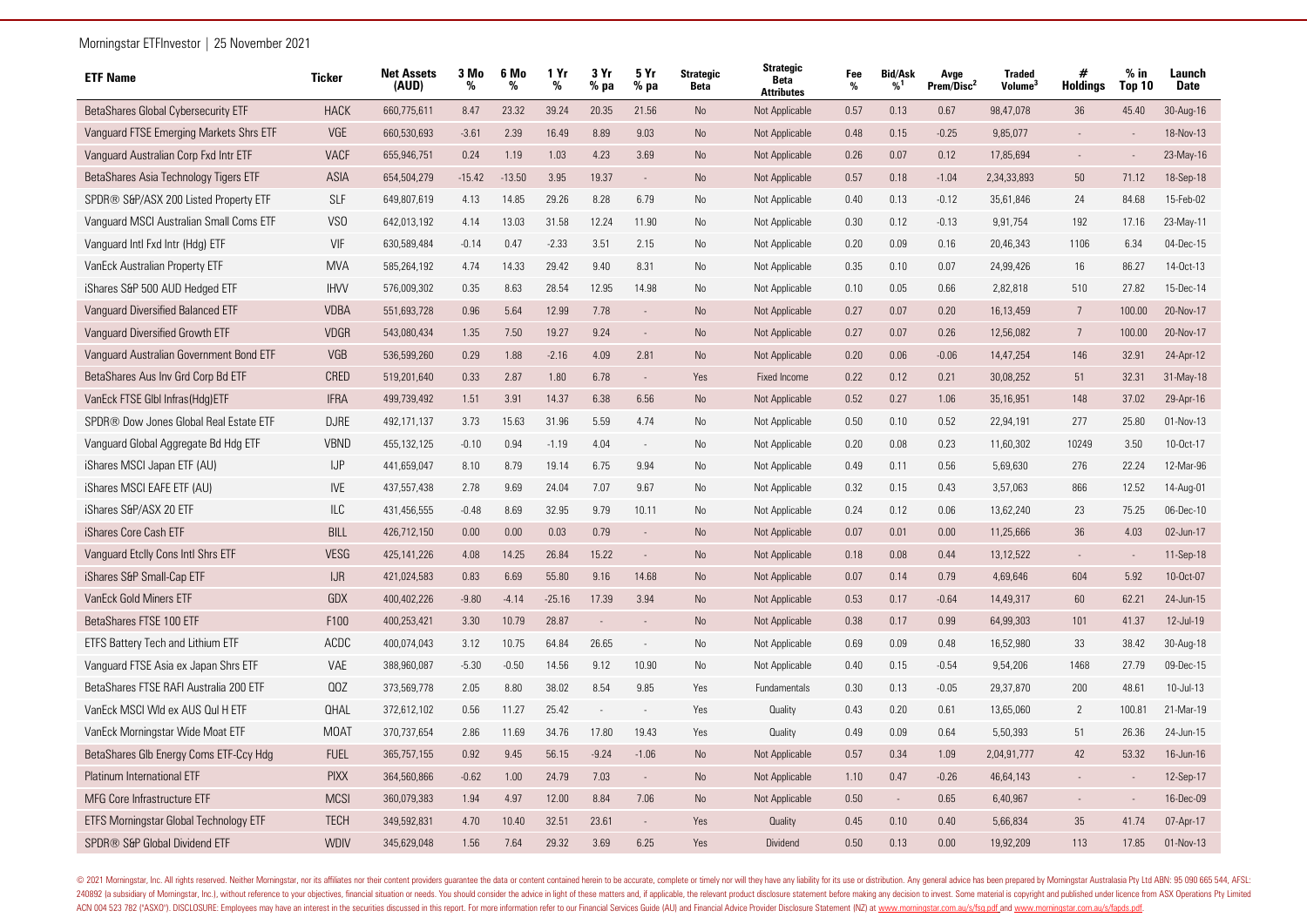| <b>ETF Name</b>                                    | Ticker        | <b>Net Assets</b><br>(AUD) | 3 Mo<br>% | 6 Mo<br>% | 1 Yr<br>%     | 3 Yr<br>$%$ pa           | 5 Yr<br>$%$ pa           | <b>Strategic</b><br><b>Beta</b> | <b>Strategic</b><br><b>Beta</b><br><b>Attributes</b> | Fee<br>% | <b>Bid/Ask</b><br>%1 | Avge<br>Prem/Disc <sup>2</sup> | <b>Traded</b><br><b>Volume</b> | #<br><b>Holdings</b>     | $%$ in<br>Top 10 | Launch<br><b>Date</b> |
|----------------------------------------------------|---------------|----------------------------|-----------|-----------|---------------|--------------------------|--------------------------|---------------------------------|------------------------------------------------------|----------|----------------------|--------------------------------|--------------------------------|--------------------------|------------------|-----------------------|
| BetaShares Geared Australian Equity ETF            | GEAR          | 338,250,441                | 3.30      | 21.56     | 73.21         | 11.04                    | 14.75                    | No                              | Not Applicable                                       | 0.74     | 0.08                 | $-0.05$                        | 1,12,56,382                    | 200                      | 44.30            | 29-Apr-14             |
| BetaShares Aus Top 20 Eq Yld Mxmsr ETF             | YMAX          | 325,784,463                | $-0.52$   | 6.49      | 23.99         | 5.49                     | 6.42                     | No                              | Not Applicable                                       | 0.59     | 0.21                 | 0.08                           | 41,96,019                      | 20                       | 77.65            | 22-Nov-12             |
| Magellan Global Equities Currency H ETF            | <b>MHG</b>    | 318,872,722                | $-4.77$   | 1.30      | 6.71          | 8.39                     | 11.76                    | No                              | Not Applicable                                       | 1.35     | 0.29                 | $-0.03$                        | 1,24,38,486                    |                          |                  | 04-Aug-15             |
| WCM Quality Glbl Gr ETF (Quoted Mgd)               | <b>WCMQ</b>   | 314,805,364                | 1.00      | 12.22     | 20.81         | 19.66                    | $\overline{\phantom{a}}$ | No                              | Not Applicable                                       | 1.25     | 0.39                 | 0.59                           | 80,77,259                      |                          |                  | 31-Aug-18             |
| VanEck Australian Fltng Rt ETF                     | <b>FLOT</b>   | 296,746,648                | 0.05      | 0.20      | 0.77          | 1.65                     | $\sim$                   | No                              | Not Applicable                                       | 0.22     | 0.06                 | 0.10                           | 17,91,034                      | 177                      | 19.48            | 06-Jul-17             |
| iShares Government Inflation ETF                   | <b>ILB</b>    | 290,129,019                | $-0.52$   | 2.76      | 0.33          | 5.12                     | 3.51                     | <b>No</b>                       | Not Applicable                                       | 0.18     | 0.17                 | 0.18                           | 3,63,091                       | 16                       | 89.15            | 12-Mar-12             |
| BetaShares Gold Bullion ETF Ccy Hedged             | QAU           | 287,996,209                | $-1.93$   | 1.82      | $-9.35$       | 11.13                    | 3.63                     | <b>No</b>                       | Not Applicable                                       | 0.49     | 0.10                 | 0.03                           | 55,59,751                      | $\overline{1}$           | 100.00           | 05-May-11             |
| iShares Core Global Corp Bd AUDH ETF               | <b>IHCB</b>   | 285,826,969                | $-0.28$   | 1.76      | $-0.03$       | 4.80                     | 3.25                     | No                              | Not Applicable                                       | 0.26     | 0.18                 | 0.26                           | 4,35,014                       | 10686                    | 1.47             | 04-Dec-15             |
| Russell Inv Australian Select CorpBd ETF           | <b>RCB</b>    | 281,410,399                | 0.23      | 0.19      | 0.11          | 4.05                     | 3.46                     | No                              | Not Applicable                                       | 0.28     | 0.18                 | 0.13                           | 12,97,158                      | 11                       | 91.41            | 08-Mar-12             |
| Russell Inv Australian Rspnb Inv ETF               | <b>RARI</b>   | 280,650,733                | 2.59      | 12.32     | 35.82         | 7.70                     | 8.38                     | Yes                             | <b>Dividend</b>                                      | 0.45     | 0.17                 | 0.19                           | 35,11,252                      | 101                      | 44.82            | $01-Apr-15$           |
| Vanguard FTSE Europe Shares ETF                    | <b>VEQ</b>    | 280,604,441                | 1.82      | 11.24     | 26.73         | 7.71                     | 9.87                     | N <sub>o</sub>                  | Not Applicable                                       | 0.35     | 0.13                 | 0.64                           | 10,07,576                      | $\overline{\phantom{a}}$ | $\sim$           | 09-Dec-15             |
| iShares S&P/ASX Dividend Opps ETF                  | <b>IHD</b>    | 279,673,584                | $-3.74$   | 4.65      | 20.96         | 5.02                     | 5.63                     | Yes                             | Dividend                                             | 0.30     | 0.16                 | 0.03                           | 19,00,378                      | 52                       | 62.90            | 06-Dec-10             |
| SPDR® S&P World ex Australia ETF                   | <b>WXOZ</b>   | 276,108,858                | 3.70      | 13.11     | 27.30         | 13.08                    | 14.99                    | <b>No</b>                       | Not Applicable                                       | 0.30     | 0.14                 | 0.58                           | 1.09.483                       | 1607                     | 17.75            | 18-Mar-13             |
| BetaShares Australian Egs Strong BrH ETF           | <b>BBOZ</b>   | 273,816,208                | $-3.48$   | $-21.31$  | $-49.65$      | $-30.93$                 | $-27.06$                 | No                              | Not Applicable                                       | 1.19     | 0.25                 | $-0.10$                        | 13,64,91,970                   | 2                        | 0.00             | 17-Apr-15             |
| Russell Inv High Dividend Aus Shrs ETF             | <b>RDV</b>    | 267,889,860                | 0.94      | 8.44      | 36.20         | 6.14                     | 6.70                     | Yes                             | Dividend                                             | 0.34     | 0.13                 | 0.00                           | 6,99,118                       | 52                       | 47.41            | 14-May-10             |
| VanEck Australian Corp Bd+ ETF                     | PLUS          | 263,794,624                | 0.26      | 1.65      | 1.82          | 5.25                     | $\sim$                   | Yes                             | <b>Fixed Income</b>                                  | 0.32     | 0.18                 | 0.09                           | 16,69,328                      | 132                      | 17.28            | 09-May-17             |
| BetaShares Aus Ex-20 Port Divrs ETF                | <b>EX20</b>   | 260,377,508                | 4.77      | 12.44     | 28.44         | 8.95                     | $\sim$                   | <b>No</b>                       | Not Applicable                                       | 0.20     | 0.15                 | 0.25                           | 16,12,805                      | 181                      | 21.24            | 05-Oct-16             |
| Vanguard Global Value Equity Active ETF            | <b>VVLU</b>   | 260,017,692                | 3.09      | 10.36     | 55.46         | 6.37                     | $\sim$                   | <b>No</b>                       | Not Applicable                                       | 0.28     | 0.13                 | 0.67                           | 11,22,994                      |                          |                  | 13-Apr-18             |
| iShares Enhanced Cash ETF                          | <b>ISEC</b>   | 259,054,881                | 0.02      | 0.06      | 0.20          | 0.97                     | $\sim$                   | No                              | Not Applicable                                       | 0.12     | 0.01                 | $-0.01$                        | 5,58,580                       | 69                       | 5.69             | 02-Jun-17             |
| ETFS ROBO GIbI Robotics and Atmtn ETF              | ROBO          | 258,419,614                | 3.04      | 7.50      | 33.85         | 15.93                    | $\sim$                   | <b>No</b>                       | Not Applicable                                       | 0.69     | 0.14                 | 0.20                           | 4,18,076                       | 85                       | 16.90            | 13-Sep-17             |
| SPDR® MSCI Australia Sel Hi Div Yld ETF            | SYI           | 249,236,738                | $-2.83$   | 4.03      | 26.68         | 5.56                     | 6.58                     | Yes                             | Dividend                                             | 0.35     | 0.11                 | 0.01                           | 7,80,694                       | 42                       | 59.72            | 28-Sep-10             |
| BetaShares Crude Oil ETF Ccy Hgd(Synth)            | 000           | 238,912,240                | 2.84      | 27.24     | 82.01         | $-27.66$                 | $-12.08$                 | No                              | Not Applicable                                       | 0.69     | 0.20                 | $-0.30$                        | 1,59,12,331                    | $\overline{2}$           | 96.51            | 11-Nov-11             |
| iShares Core MSCI<br><b>WIdexAusESGLdrsAUHDETF</b> | <b>IHWL</b>   | 238,420,351                | 1.99      | 10.71     | 34.30         | 11.63                    | 13.44                    | No                              | Not Applicable                                       | 0.12     | 0.20                 | 0.39                           | 18,88,708                      | 764                      | 28.19            | 22-Apr-16             |
| ETFS FANG+ ETF                                     | FANG          | 236,706,479                | 0.04      | 13.85     | 28.22         | $\mathcal{L}$            |                          | No                              | Not Applicable                                       | 0.35     | 0.15                 | $-0.27$                        | 57,80,548                      | 11                       | 99.91            | 27-Feb-20             |
| iShares Edge MSCI World Minimum Vol ETF            | <b>WVOL</b>   | 232,004,491                | 3.15      | 10.39     | 14.48         | 8.09                     |                          | Yes                             | Risk-Oriented                                        | 0.30     | 0.22                 | 0.48                           | 21.41.959                      | 396                      | 10.22            | 11-Oct-16             |
| Vanguard Diversified Conservative ETF              | <b>VDCO</b>   | 231,901,958                | 0.55      | 3.68      | 7.16          | 6.02                     |                          | <b>No</b>                       | Not Applicable                                       | 0.27     | 0.08                 | 0.19                           | 7,88,020                       | 8                        | 100.00           | 20-Nov-17             |
| <b>Fidelity Global Emerging Markets ETF</b>        | <b>FEMX</b>   | 223,529,613                | 0.42      | 6.84      | 26.03         |                          |                          | No                              | Not Applicable                                       | 0.99     | 0.38                 | $-0.40$                        | 1,56,73,348                    | 42                       | 42.34            | 28-Oct-18             |
| Vanguard Ethically Cnscs Aust Shrs ETF             | <b>VETH</b>   | 219,043,902                | 2.68      | 11.83     | $\mathcal{L}$ |                          |                          | No                              | Not Applicable                                       | 0.16     | 0.10                 | 0.09                           | 9,76,794                       | 251                      | 49.56            | 12-Oct-20             |
| VanEck Australian Sbdntd Dbt ETF                   | <b>SUBD</b>   | 216,937,552                | 0.35      | 1.07      | 3.49          |                          |                          | <b>No</b>                       | Not Applicable                                       | 0.29     | 0.07                 | 0.14                           | 8,74,159                       | 17                       | 79.14            | 28-Oct-19             |
| BetaShares S&P/ASX Australian Tech ETF             | <b>ATEC</b>   | 213,728,354                | 4.62      | 17.28     | 30.37         | $\overline{\phantom{a}}$ |                          | <b>No</b>                       | Not Applicable                                       | 0.38     | 0.16                 | 0.16                           | 12,78,896                      | 81                       | 71.94            | 04-Mar-20             |
| iShares S&P Mid-Cap ETF                            | <b>IJH</b>    | 212,243,378                | 2.05      | 7.14      | 42.23         | 10.78                    | 14.03                    | No                              | Not Applicable                                       | 0.07     | 0.12                 | 0.66                           | 73,698                         | 404                      | 6.25             | 10-Oct-07             |
| Vanguard Intl Credit Secs (Hdg) ETF                | <b>VCF</b>    | 209,734,586                | $-0.11$   | 1.75      | 0.34          | 4.70                     | 3.25                     | No                              | Not Applicable                                       | 0.30     | 0.14                 | 0.26                           | 6,25,202                       | 5234                     | 1.73             | 04-Dec-15             |
| <b>ETFS Physical Silver ETC</b>                    | <b>ETPMAG</b> | 206,195,252                | $-13.28$  | $-5.67$   | $-10.42$      | 14.09                    | 2.83                     | N <sub>o</sub>                  | Not Applicable                                       | 0.49     | 0.11                 | 0.21                           | 16,40,465                      |                          | 100.00           | 19-Dec-08             |
| BetaShares Glb Rbtc & Artfcl Intlgc ETF            | <b>RBTZ</b>   | 202,807,100                | 9.36      | 17.71     | 31.46         | 18.05                    |                          | N <sub>o</sub>                  | Not Applicable                                       | 0.47     | 0.18                 | 0.40                           | 19,77,021                      | 36                       | 75.45            | 12-Sep-18             |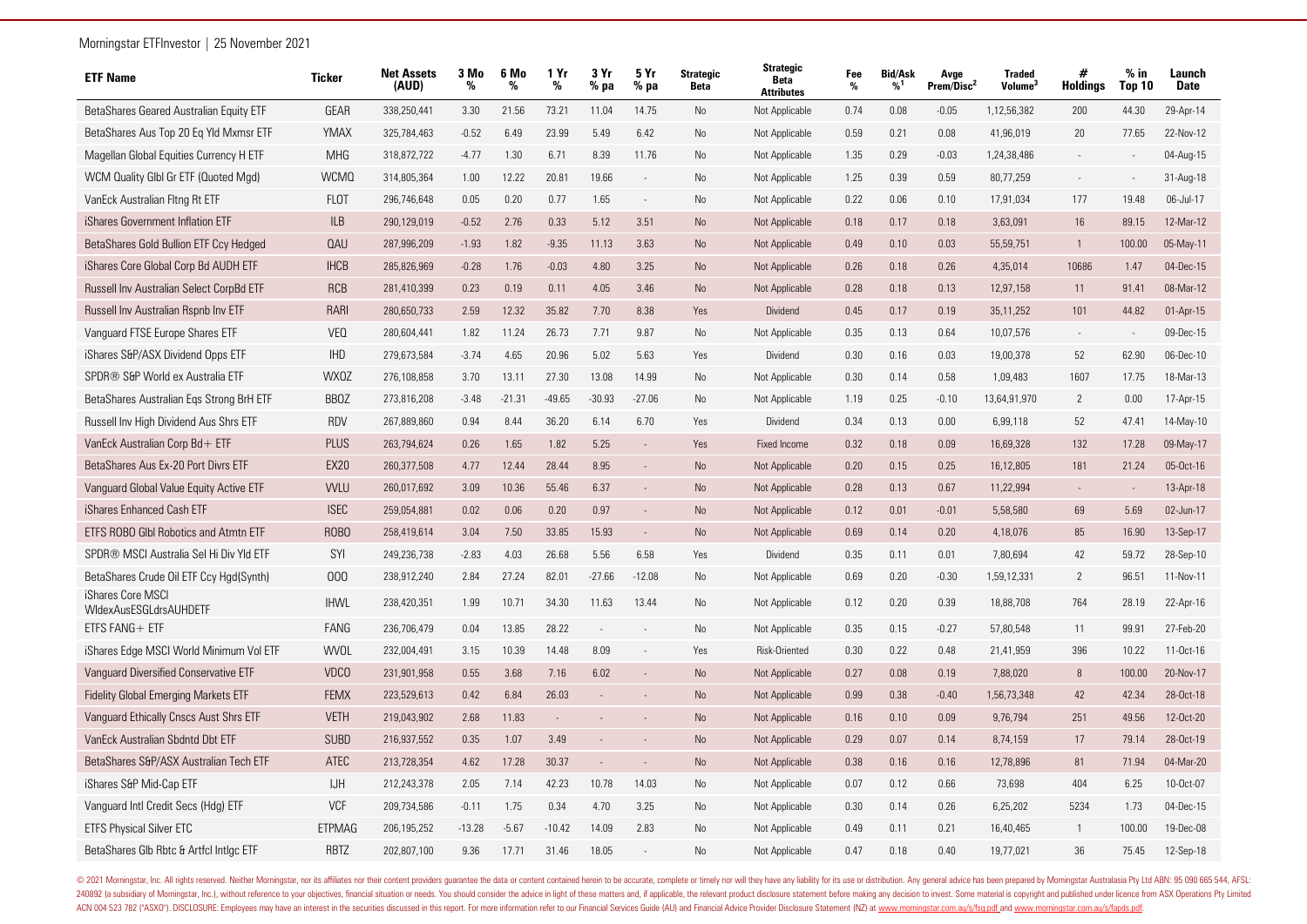| <b>ETF Name</b>                          | <b>Ticker</b>    | <b>Net Assets</b><br>(AUD) | 3 Mo<br>% | 6 Mo<br>% | 1 Yr<br>%     | 3 Yr<br>$%$ pa           | 5 Yr<br>$%$ pa | <b>Strategic</b><br>Beta | <b>Strategic</b><br><b>Beta</b><br><b>Attributes</b> | Fee<br>% | <b>Bid/Ask</b><br>%1 | Avge<br>Prem/Disc <sup>2</sup> | <b>Traded</b><br>Volume <sup>3</sup> | #<br><b>Holdings</b>     | $%$ in<br><b>Top 10</b> | Launch<br><b>Date</b> |
|------------------------------------------|------------------|----------------------------|-----------|-----------|---------------|--------------------------|----------------|--------------------------|------------------------------------------------------|----------|----------------------|--------------------------------|--------------------------------------|--------------------------|-------------------------|-----------------------|
| iShares Core MSCI WId Ex Aus ESG LdrsETF | <b>IWLD</b>      | 202,194,543                | 5.45      | 16.44     | 34.03         | 13.58                    | 15.31          | No                       | Not Applicable                                       | 0.09     | 0.13                 | 0.49                           | 11,16,325                            | 726                      | 28.39                   | 22-Apr-16             |
| BetaShares US Eqs Strong Bear H CcyH ETF | <b>BBUS</b>      | 197,280,870                | $-2.53$   | $-20.53$  | $-48.82$      | $-37.28$                 | $-35.85$       | <b>No</b>                | Not Applicable                                       | 1.19     | 0.30                 | $-1.47$                        | 2,96,28,731                          | $\overline{2}$           | 0.00                    | 24-Aug-15             |
| BetaShares Global Quality Leaders ETF    | <b>QLTY</b>      | 197,063,954                | 4.26      | 16.69     | 23.63         | $\overline{a}$           |                | Yes                      | Quality                                              | 0.29     | 0.12                 | 0.44                           | 11,52,503                            | 149                      | 20.80                   | 04-Nov-18             |
| BetaShares Legg Mason Australian Bd ETF  | <b>BNDS</b>      | 193,478,346                | 0.24      | 1.81      | $-1.29$       |                          | $\sim$         | <b>No</b>                | Not Applicable                                       | 0.42     | 0.12                 | 0.18                           | 8,74,824                             | $\overline{\phantom{a}}$ | $\sim$                  | 07-Nov-18             |
| BetaShares S&P 500 Equal Weight ETF      | QUS              | 180,689,341                | 3.56      | 12.15     | 38.28         | 11.31                    | 13.75          | Yes                      | Other                                                | 0.30     | 0.10                 | 0.98                           | 7,64,312                             | 506                      | 5.16                    | 17-Dec-14             |
| iShares China Large-Cap ETF (AU)         | IZZ              | 177,300,154                | $-12.67$  | $-11.78$  | $-6.60$       | $-1.27$                  | 4.22           | <b>No</b>                | Not Applicable                                       | 0.74     | 0.22                 | $-1.22$                        | 16,50,172                            | 55                       | 57.99                   | 05-Oct-04             |
| VanEck Australian Banks ETF              | <b>MVB</b>       | 177,174,080                | 3.97      | 10.73     | 62.49         | 8.49                     | 8.74           | No                       | Not Applicable                                       | 0.28     | 0.06                 | $-0.06$                        | 30,46,861                            | 8                        | 99.99                   | 14-Oct-13             |
| VanEck S&P/ASX MidCap ETF                | <b>MVE</b>       | 176,447,264                | 3.81      | 14.20     | 33.38         | 11.80                    | 12.61          | N <sub>o</sub>           | Not Applicable                                       | 0.45     | 0.11                 | 0.07                           | 9,88,546                             | 51                       | 30.80                   | 14-Oct-13             |
| BetaShares Australian Government Bd ETF  | AGVT             | 173,593,868                | 0.28      | 2.49      | $-2.93$       | $\sim$                   | $\sim$         | No                       | Not Applicable                                       | 0.19     | 0.11                 | $-0.04$                        | 4,54,284                             | 52                       | 62.12                   | 05-Jul-19             |
| BetaShares Australian Div Harvester ETF  | <b>HVST</b>      | 173,486,137                | 0.04      | 6.30      | 18.26         | 3.99                     | 1.37           | <b>No</b>                | Not Applicable                                       | 0.65     | 0.12                 | 0.08                           | 26,99,675                            | 6                        | 100.00                  | 29-Oct-14             |
| iShares Edge MSCI World Multifactor ETF  | <b>WDMF</b>      | 172,321,089                | 1.42      | 8.86      | 26.06         | 8.62                     | $\sim$         | Yes                      | Multi-Factor                                         | 0.35     | 0.21                 | 1.38                           | 6,23,048                             | 362                      | 19.34                   | 11-Oct-16             |
| Vanguard Global Infrastructure ETF       | <b>VBLD</b>      | 168,027,673                | 2.49      | 6.63      | 12.39         | $\frac{1}{2}$            |                | <b>No</b>                | Not Applicable                                       | 0.47     | 0.12                 | 0.46                           | 7,84,308                             | 139                      | 39.21                   | 19-Oct-18             |
| BetaShares Sstby Ldrs Dvrs Bd ETF Ccy Hd | <b>GBND</b>      | 166,710,547                | 0.04      | 0.41      | $-1.81$       | $\overline{a}$           |                | <b>No</b>                | Not Applicable                                       | 0.39     | 0.24                 | 0.44                           | 5,39,350                             | 390                      | 16.11                   | 26-Nov-19             |
| Vanguard MSCI International SC ETF       | <b>VISM</b>      | 156,592,150                | 2.31      | 8.86      | 39.20         |                          |                | <b>No</b>                | Not Applicable                                       | 0.32     | 0.10                 | 0.41                           | 7,48,965                             | 4273                     | 1.89                    | 09-Nov-18             |
| Munro Global Growth ETF                  | <b>MAET</b>      | 153,753,720                | 3.48      | 7.74      | $\mathcal{L}$ |                          |                | No                       | Not Applicable                                       | 1.35     | 0.34                 | 0.65                           | 1,53,79,634                          |                          |                         | 02-Nov-20             |
| VanEck China New Economy ETF             | <b>CNEW</b>      | 152,006,338                | $-5.28$   | 7.56      | 0.58          | $\overline{\phantom{a}}$ |                | Yes                      | Multi-Factor                                         | 0.95     | 0.445386             | $-0.70987$                     | 3559130                              | 122                      | 13.21                   | 08-Nov-18             |
| BetaShares US Dollar ETF                 | <b>USD</b>       | 149,274,151                | 3.84      | 5.25      | $-1.06$       | 0.75                     | 1.71           | N <sub>o</sub>           | Not Applicable                                       | 0.45     | 0.15                 | $-0.15$                        | 21,64,634                            |                          |                         | 31-Jan-11             |
| iShares S&P/ASX Small Ordinaries ETF     | IS <sub>0</sub>  | 147,977,255                | 3.25      | 11.84     | 29.76         | 8.85                     | 9.58           | No                       | Not Applicable                                       | 0.55     | 0.31                 | 0.22                           | 31,55,309                            | 208                      | 13.44                   | 06-Dec-10             |
| Vanguard MSCI Australian Large Coms ETF  | VLC              | 145,438,167                | 0.00      | 8.65      | 32.51         | 10.18                    | 10.00          | No                       | Not Applicable                                       | 0.20     | 0.09                 | 0.01                           | 2,98,061                             | 22                       | 75.32                   | 23-May-11             |
| Platinum Asia ETF                        | <b>PAXX</b>      | 143,336,405                | $-4.94$   | $-5.78$   | 7.14          | 11.47                    |                | No                       | Not Applicable                                       | 1.10     | 0.54                 | $-0.96$                        | 39,55,598                            |                          |                         | 12-Sep-17             |
| BetaShares Global Sstnbty Ldrs ETF Ccy H | <b>HETH</b>      | 142,822,488                | 0.06      | 9.39      | 28.95         | $\overline{\phantom{a}}$ | $\sim$         | No                       | Not Applicable                                       | 0.52     | 0.13                 | 0.85                           | 26,01,667                            | 201                      | 33.03                   | 20-Jul-20             |
| BetaShares Glb Healthcare ETF-Ccy Hdg    | <b>DRUG</b>      | 141,305,438                | 1.49      | 10.48     | 17.98         | 9.38                     | 11.37          | <b>No</b>                | Not Applicable                                       | 0.57     | 0.20                 | 0.64                           | 46,99,814                            | 60                       | 43.48                   | 04-Aug-16             |
| BetaShares Climate Change Innovation ETF | ERTH             | 139,872,562                | $-4.76$   | 3.84      | $\sim$        | $\overline{a}$           | $\sim$         | <b>No</b>                | Not Applicable                                       | 0.47     | 0.22                 | 0.19                           | 29,68,398                            | 100                      | 40.30                   | 11-Mar-21             |
| iShares Global Consumer Staples ETF (AU) | X                | 137,760,212                | 1.94      | 9.87      | 9.67          | 8.36                     | 7.35           | <b>No</b>                | Not Applicable                                       | 0.46     | 0.14                 | 0.45                           | 2,12,034                             | 106                      | 49.44                   | 11-Mar-09             |
| SPDR® S&P World ex Australia(Hedged) ETF | <b>WXHG</b>      | 136,383,461                | 0.37      | 7.65      | 27.79         | 11.25                    | 13.15          | No                       | Not Applicable                                       | 0.35     | 0.17                 | 0.71                           | 2,49,473                             |                          |                         | 08-Jul-13             |
| VanEck Australian Resources ETF          | <b>MVR</b>       | 135,228,365                | $-3.44$   | 1.48      | 14.96         | 7.15                     | 13.28          | No                       | Not Applicable                                       | 0.35     | 0.12                 | $-0.16$                        | 5,20,938                             | 29                       | 59.46                   | 14-Oct-13             |
| iShares Global High Yield Bond AUDH ETF  | <b>IHHY</b>      | 134,808,613                | 0.51      | 2.32      | 6.86          | 3.60                     | 4.29           | No                       | Not Applicable                                       | 0.56     | 0.22                 | 0.09                           | 3,07,316                             | 2039                     | 4.23                    | 04-Dec-15             |
| SPDR® S&P/ASX 200 Fincls EX A-REIT ETF   | 0ZF              | 134,240,262                | 4.82      | 13.92     | 56.48         | 7.57                     | 7.38           | No                       | Not Applicable                                       | 0.40     | 0.09                 | 0.03                           | 20,92,876                            | 31                       | 88.91                   | 13-Apr-11             |
| iShares Global 100 AUD Hedged ETF        | IH <sub>00</sub> | 132,966,659                | 0.80      | 9.05      | 27.56         | 13.38                    | 15.15          | No.                      | Not Applicable                                       | 0.43     | 0.18                 | 0.80                           | 1,62,183                             | 122                      | 51.14                   | 15-Dec-14             |
| BetaShares S&P 500 Yield Maximiser ETF   | <b>UMAX</b>      | 121,944,171                | 4.34      | 10.73     | 23.75         | 7.24                     | 10.76          | No                       | Not Applicable                                       | 0.59     | 0.22                 | 0.69                           | 4,94,776                             | $\mathbf{1}$             | 100.00                  | 17-Sep-14             |
| SPDR® S&P/ASX 200 Resources ETF          | 0ZR              | 112,377,840                | $-9.30$   | $-2.96$   | 17.23         | 7.35                     | 13.47          | No                       | Not Applicable                                       | 0.40     | 0.13                 | 0.26                           | 25,31,542                            | 38                       | 72.66                   | 13-Apr-11             |
| VanEck FTSE Intl Prop Hdg ETF            | <b>REIT</b>      | 110,228,447                | $-0.04$   | 9.90      | 30.21         | $\overline{\phantom{a}}$ | $\sim$         | <b>No</b>                | Not Applicable                                       | 0.43     | 0.23                 | 0.75                           | 9,20,663                             | 341                      | 27.27                   | 21-Mar-19             |
| VanEck Emerging Income Opps Actv ETF     | <b>EBND</b>      | 110,144,348                | $-0.61$   | 4.27      | 4.36          |                          |                | <b>No</b>                | Not Applicable                                       | 0.95     | 0.34                 | 0.58                           | 42,31,034                            | 157                      | 21.04                   | 11-Feb-20             |
| SelfWealth SMSF Leaders ETF              | <b>SELF</b>      | 109,208,462                | 2.08      | 8.08      | 24.33         |                          |                | Yes                      | Other                                                | 0.88     | 0.19                 | 0.21                           | 5,868                                | 39                       | 30.46                   | 08-Nov-19             |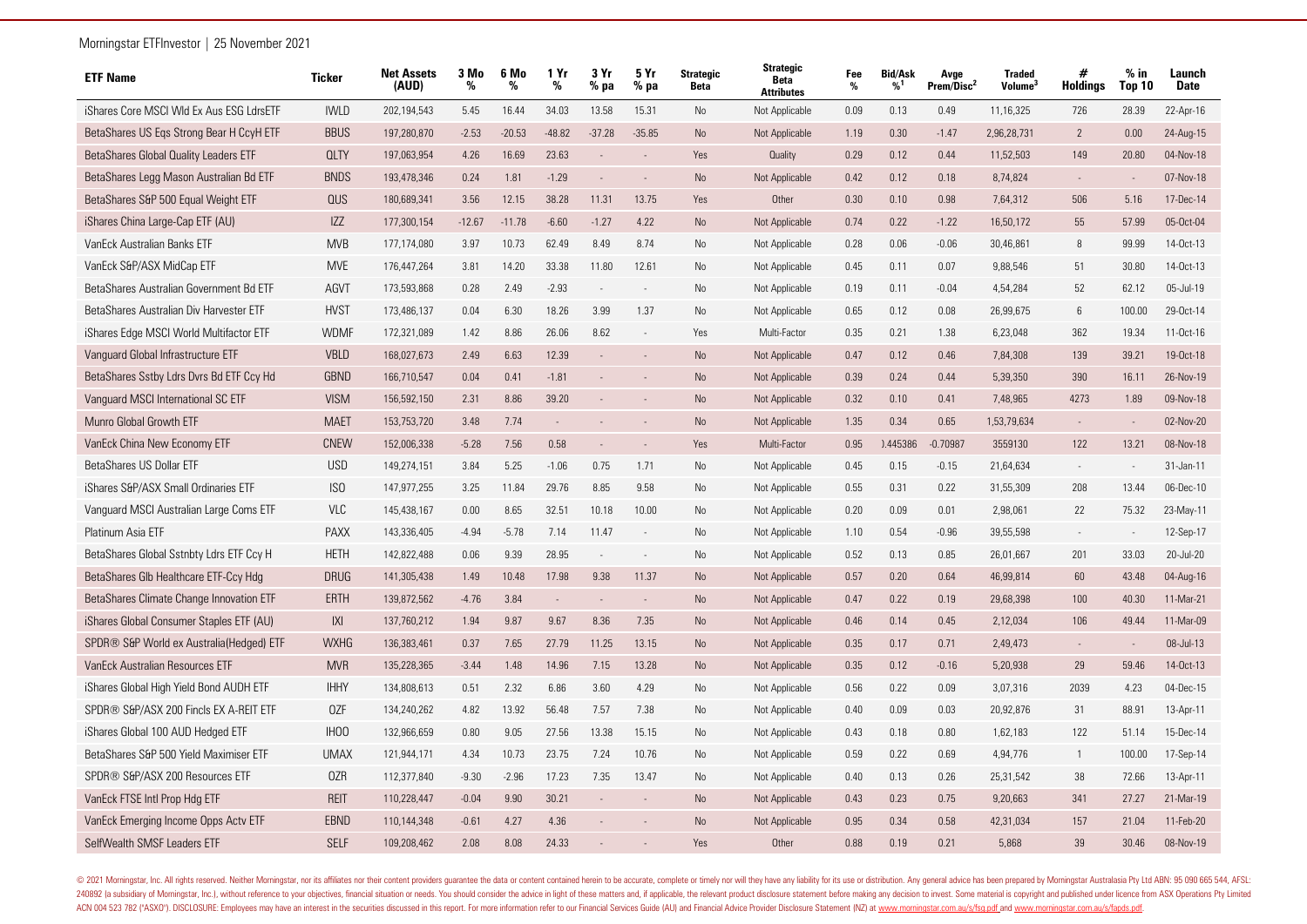| <b>ETF Name</b>                          | <b>Ticker</b>   | <b>Net Assets</b><br>(AUD) | 3 Mo<br>% | 6 Mo<br>% | 1 Yr<br>%      | 3 Yr<br>$%$ pa           | 5 Yr<br>% pa             | <b>Strategic</b><br><b>Beta</b> | <b>Strategic</b><br><b>Beta</b><br><b>Attributes</b> | Fee<br>% | <b>Bid/Ask</b><br>%1 | Avge<br>Prem/Disc <sup>2</sup> | <b>Traded</b><br>Volume <sup>®</sup> | #<br><b>Holdings</b> | $%$ in<br>Top 10 | Launch<br><b>Date</b> |
|------------------------------------------|-----------------|----------------------------|-----------|-----------|----------------|--------------------------|--------------------------|---------------------------------|------------------------------------------------------|----------|----------------------|--------------------------------|--------------------------------------|----------------------|------------------|-----------------------|
| VanEck Video Gaming & eSprts ETF         | <b>ESPO</b>     | 106,695,223                | $-6.66$   | 1.24      | 5.92           | $\mathbb{L}$             |                          | <b>No</b>                       | Not Applicable                                       | 0.55     | 0.17                 | $-0.50$                        | 25,43,755                            | 30 <sup>°</sup>      | 61.06            | 08-Sep-20             |
| VanEck MSCI Intl Sust Eq ETF             | ESGI            | 105,107,878                | 3.72      | 11.85     | 22.73          | 11.29                    |                          | <b>No</b>                       | Not Applicable                                       | 0.55     | 0.14                 | 0.63                           | 6,54,026                             | 147                  | 31.88            | 06-Mar-18             |
| BetaShares NASDAQ 100 ETF Ccy H          | <b>HNDQ</b>     | 104,572,073                | 0.90      | 12.17     | 27.71          |                          |                          | No                              | Not Applicable                                       | 0.41     | 0.09                 | 0.40                           | 9,84,599                             | 102                  | 53.40            | 20-Jul-20             |
| BetaShares Legg Mason Em Mkts ETF        | <b>EMMG</b>     | 100,277,247                | $-4.60$   | 0.81      | 16.43          |                          |                          | No                              | Not Applicable                                       | 1.00     | 0.50                 | $-0.65$                        | 48,62,662                            |                      |                  | 29-May-19             |
| BetaShares Diversified High Growth ETF   | <b>DHHF</b>     | 96,309,709                 | 2.26      | 10.74     | 28.26          |                          |                          | No                              | Not Applicable                                       | 0.26     | 0.14                 | 0.30                           | 9,12,957                             | $\overline{4}$       | 100.00           | 03-Dec-19             |
| BetaShares Australian Res Sect ETF       | <b>QRE</b>      | 93,825,111                 | $-9.27$   | $-2.11$   | 19.11          | 7.96                     | 13.91                    | No                              | Not Applicable                                       | 0.34     | 0.21                 | 0.17                           | 39,71,350                            | 36                   | 76.09            | 10-Dec-10             |
| SPDR® S&P 500 ETF                        | SPY             | 91,807,974                 | 4.46      | 14.92     | 28.58          | 15.80                    | 18.04                    | No                              | Not Applicable                                       | 0.09     | 0.14                 | 0.53                           | 32,397                               |                      |                  | 22-Jan-93             |
| BetaShares Geared US Eq Ccy Hdq ETF      | GGUS            | 91,786,993                 | 0.16      | 18.13     | 71.44          | 21.92                    | 27.55                    | No                              | Not Applicable                                       | 0.74     | 0.06                 | 1.44                           | 18,57,629                            | $\mathbf{1}$         | 100.00           | 17-Aug-15             |
| ETFS S&P/ASX 300 High Yield Plus ETF     | ZYAU            | 90,915,414                 | $-0.26$   | 10.06     | 15.53          | 1.17                     | 4.83                     | Yes                             | Other                                                | 0.35     | 0.18                 | 0.00                           | 12,39,319                            | 41                   | 51.45            | 10-Jun-15             |
| BetaShares Glb Banks ETF-Ccy Hdg         | <b>BNKS</b>     | 89,658,839                 | 2.49      | 7.19      | 56.57          | 1.53                     | 7.63                     | <b>No</b>                       | Not Applicable                                       | 0.57     | 0.25                 | 1.01                           | 31,43,276                            | 60                   | 47.84            | 28-Jul-16             |
| VanEck MSCI AUS Sust Eq ETF              | GRNV            | 84,605,402                 | 2.09      | 11.93     | 24.53          | 10.18                    | 8.22                     | <b>No</b>                       | Not Applicable                                       | 0.35     | 0.12                 | 0.11                           | 9,46,996                             | 97                   | 39.14            | 29-Apr-16             |
| BetaShares Japan ETF-Ccy Hdg             | <b>HJPN</b>     | 84,300,546                 | 4.44      | 7.16      | 33.08          | 7.72                     | 12.17                    | No                              | Not Applicable                                       | 0.51     | 0.19                 | 0.30                           | 8,96,977                             | 130                  | 38.48            | 10-May-16             |
| Montaka Global Long Only Equities ETF    | <b>MOGL</b>     | 84,246,561                 | 5.05      | 18.04     | 20.85          | 7.00                     |                          | No                              | Not Applicable                                       | 1.32     | 0.67                 | 0.40                           | 13,24,699                            | 25                   | 66.08            | 19-Dec-17             |
| VanEck Global Clean Energy ETF           | <b>CLNE</b>     | 82,890,510                 | $-7.35$   | $-7.01$   | $\overline{a}$ |                          |                          | No                              | Not Applicable                                       | 0.65     | 0.31                 | 0.25                           | 27,68,810                            | 34                   | 48.09            | 08-Mar-21             |
| Vanguard Etclly Cons Gbl Aggt Bd H ETF   | <b>VEFI</b>     | 81,887,288                 | $-0.11$   | 0.80      | $-1.44$        | 3.91                     |                          | No                              | Not Applicable                                       | 0.26     | 0.14                 | 0.32                           | 4,26,611                             |                      |                  | 11-Sep-18             |
| iShares Treasury ETF                     | <b>IGB</b>      | 81,880,459                 | 0.33      | 2.17      | $-2.42$        | 4.07                     | 1.81                     | No                              | Not Applicable                                       | 0.18     | 0.05                 | $-0.01$                        | 5,53,226                             | 30                   | 46.07            | 12-Mar-12             |
| iShares MSCI South Korea ETF (AU)        | IK <sub>0</sub> | 79,490,815                 | $-10.03$  | $-5.19$   | 23.29          | 7.08                     | 9.85                     | N <sub>o</sub>                  | Not Applicable                                       | 0.59     | 0.19                 | 0.08                           | 3,30,889                             | 113                  | 51.43            | 09-May-00             |
| Switzer Dividend Growth ETF              | <b>SWTZ</b>     | 78,298,274                 | 3.31      | 10.63     | 30.67          | 6.99                     | $\overline{\phantom{a}}$ | <b>No</b>                       | Not Applicable                                       | 0.89     | 0.62                 | $-0.33$                        | 27,98,236                            |                      | $\sim$           | 23-Feb-17             |
| Janus Henderson Tactical Income Acty ETF | <b>TACT</b>     | 77,250,546                 | 0.23      | 0.67      | 1.28           |                          |                          | <b>No</b>                       | Not Applicable                                       | 0.45     |                      | 0.07                           | 4,73,685                             |                      |                  | 29-Jul-20             |
| Intelligent Investor AUS Eq Inc ETF      | <b>INIF</b>     | 76,545,977                 | 8.73      | 14.07     | 43.69          | 9.81                     | $\overline{\phantom{a}}$ | <b>No</b>                       | Not Applicable                                       | 0.97     | 0.58                 | $\sim$                         | 22,53,469                            |                      |                  | 18-Jun-18             |
| Russell Inv Australian Government Bd ETF | <b>RGB</b>      | 75,971,473                 | 0.53      | 2.46      | $-2.04$        | 4.99                     | 3.08                     | No                              | Not Applicable                                       | 0.24     | 0.15                 | 0.16                           | 4,10,804                             | 10                   | 100.08           | 13-Mar-12             |
| Intelligent Investor Aust Eq Gr ETF      | <b>IIGF</b>     | 75,011,999                 | 12.73     | 18.12     | $\mathcal{L}$  | $\sim$                   | $\sim$                   | <b>No</b>                       | Not Applicable                                       | 0.97     | 0.57                 | 0.34                           | 15,32,103                            | 28                   | 50.68            | 05-Oct-20             |
| ETFS EURO STOXX 50® ETF                  | <b>ESTX</b>     | 73,624,585                 | 1.43      | 8.87      | 26.14          | 8.26                     | 10.62                    | <b>No</b>                       | Not Applicable                                       | 0.35     | 0.14                 | 0.62                           | 3,53,626                             | 51                   | 40.89            | 19-Jul-16             |
| ETFS S&P 500 High Yield Low Volatil ETF  | ZYUS            | 69,458,786                 | 1.38      | 5.68      | 32.35          | 4.91                     | 6.69                     | Yes                             | Dividend                                             | 0.35     | 0.19                 | 0.47                           | 5,76,443                             | 51                   | 28.04            | 10-Jun-15             |
| VanEck Vectors Mrnngstr Aust Mt Inc ETF  | <b>DVDY</b>     | 68,893,273                 | 2.95      | 14.46     | 26.16          |                          |                          | Yes                             | Dividend                                             | 0.35     | 0.13                 | 0.07                           | 6,21,845                             | 26                   | 58.15            | 07-Sep-20             |
| VanEck MSCI Intl Val ETF                 | <b>VLUE</b>     | 68,680,790                 | 3.39      | 7.29      | $\sim$         |                          |                          | Yes                             | Value                                                | 0.40     | 0.21                 | 0.70                           | 13,18,277                            | 256                  | 21.14            | 08-Mar-21             |
| BetaShares Australian Small Coms Sel ETF | SMLL            | 67,587,793                 | 0.68      | 9.41      | 27.33          | 10.90                    |                          | <b>No</b>                       | Not Applicable                                       | 0.30     | 0.44                 | $-0.07$                        | 30,33,807                            | 61                   | 34.65            | 07-Apr-17             |
| VanEck Global Hithcr Ldrs ETF            | <b>HLTH</b>     | 65,366,937                 | 7.84      | 19.32     | 18.35          |                          |                          | Yes                             | Other                                                | 0.45     | 0.15                 | 0.27                           | 11,11,013                            | 56                   | 21.30            | 08-Sep-20             |
| BetaShares India Quality ETF             | <b>IIND</b>     | 64,754,088                 | 13.03     | 19.60     | 35.78          |                          |                          | Yes                             | Quality                                              | 0.72     | 0.39                 | 0.25                           | 20,79,847                            | 30                   | 51.92            | 02-Aug-19             |
| Intelligent Investor Ethical Share ETF   | <b>INES</b>     | 62,723,075                 | 10.12     | 16.53     | 31.06          | $\overline{\phantom{a}}$ |                          | <b>No</b>                       | Not Applicable                                       | 0.97     | 0.48                 | 0.23                           | 13,28,301                            |                      |                  | 12-Jun-19             |
| VanEck MSCI Mitfac EmMkts Eq ETF         | <b>EMKT</b>     | 62,521,777                 | $-0.25$   | 6.37      | 20.42          | 8.62                     | $\sim$                   | Yes                             | Multi-Factor                                         | 0.69     | 0.22                 | $-0.86$                        | 5,91,640                             | 229                  | 27.93            | 10-Apr-18             |
| Russell Inv Australian Semi-Govt Bd ETF  | <b>RSM</b>      | 62,141,229                 | 0.39      | 0.32      | $-0.21$        | 3.69                     | 2.78                     | <b>No</b>                       | Not Applicable                                       | 0.26     | 0.19                 | 0.09                           | 4,14,353                             | 10                   | 100.12           | 13-Mar-12             |
| BetaShares Cloud Computing ETF           | <b>CLDD</b>     | 61,370,707                 | 6.55      | 19.89     |                |                          |                          | No                              | Not Applicable                                       | 0.47     | 0.13                 | 0.04                           | 15,25,260                            | 34                   | 46.53            | 22-Feb-21             |
| BetaShares Legg Mason Real Income ETF    | <b>RINC</b>     | 60,954,657                 | 8.11      | 14.35     | 24.94          | 7.42                     |                          | N <sub>o</sub>                  | Not Applicable                                       | 0.85     | 0.40                 | 0.19                           | 11,92,052                            |                      |                  | 13-Feb-18             |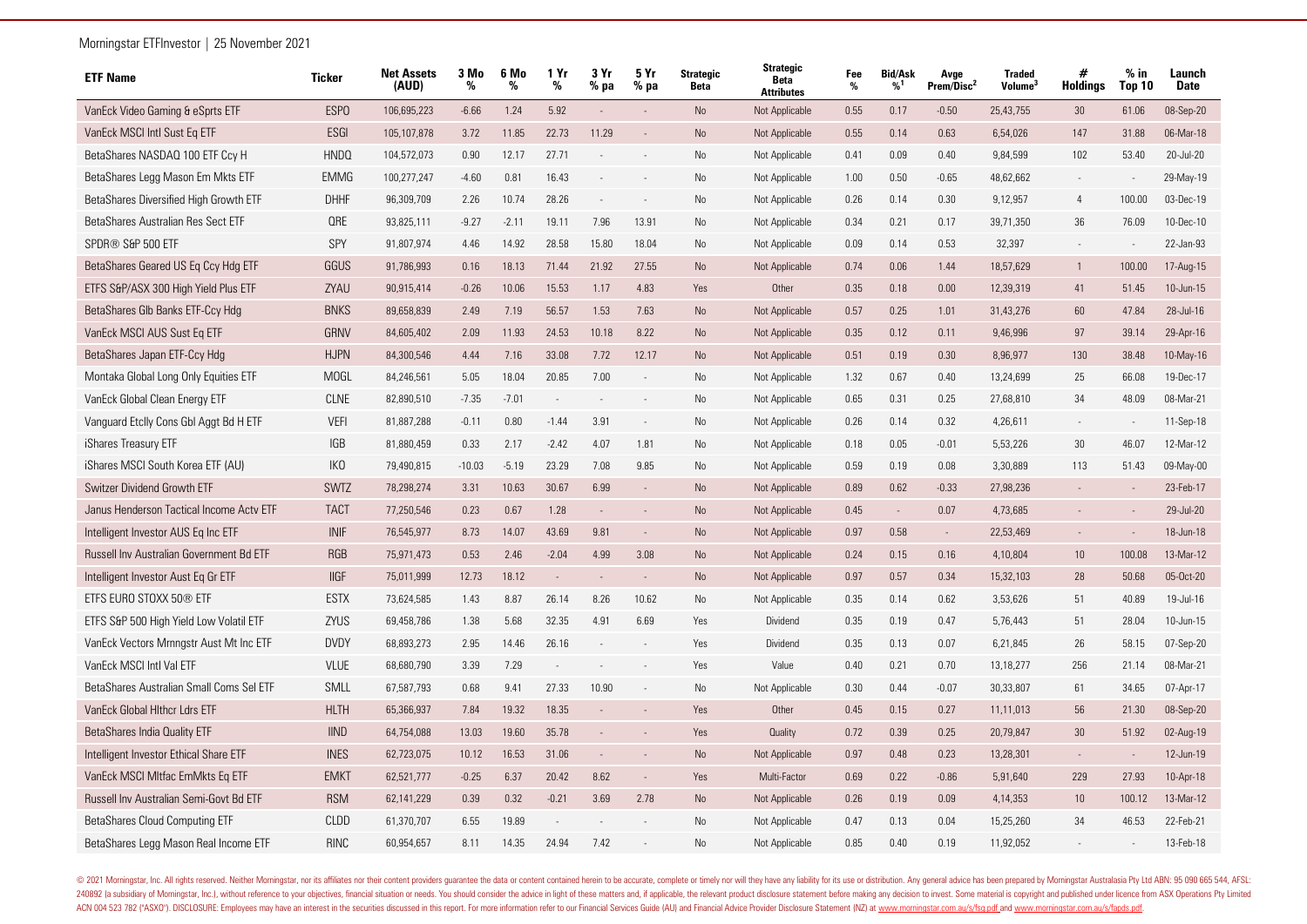| <b>ETF Name</b>                             | <b>Ticker</b>   | <b>Net Assets</b><br>(AUD) | 3 Mo<br>% | 6 Mo<br>% | 1 Yr<br>%                | 3 Yr<br>$%$ pa           | 5 Yr<br>% pa             | <b>Strategic</b><br><b>Beta</b> | <b>Strategic</b><br><b>Beta</b><br><b>Attributes</b> | Fee<br>% | <b>Bid/Ask</b><br>%1     | Avge<br>Prem/Disc <sup>2</sup> | <b>Traded</b><br>Volume <sup>3</sup> | #<br><b>Holdings</b>     | % in<br><b>Top 10</b> | Launch<br><b>Date</b> |
|---------------------------------------------|-----------------|----------------------------|-----------|-----------|--------------------------|--------------------------|--------------------------|---------------------------------|------------------------------------------------------|----------|--------------------------|--------------------------------|--------------------------------------|--------------------------|-----------------------|-----------------------|
| ETFS S&P Biotech ETF                        | <b>CURE</b>     | 60,530,337                 | $-3.58$   | $-2.34$   | 11.74                    | $\overline{\phantom{a}}$ |                          | No                              | Not Applicable                                       | 0.45     | 0.26                     | 0.00                           | 2,69,111                             | 188                      | 8.66                  | 08-Nov-18             |
| Schroder Absolute Return Income ETF         | <b>PAYS</b>     | 59,791,441                 | 0.09      | 0.81      | 2.28                     | $\overline{\phantom{a}}$ | $\overline{\phantom{a}}$ | No                              | Not Applicable                                       | 0.54     | $\overline{\phantom{a}}$ | 0.31                           | 25,44,424                            | $6\phantom{1}6$          | 100.72                | 19-Nov-19             |
| BetaShares Aus Equities Bear Hedge ETF      | <b>BEAR</b>     | 59,118,143                 | $-2.01$   | $-10.11$  | $-25.08$                 | $-12.12$                 | $-10.85$                 | <b>No</b>                       | Not Applicable                                       | 1.19     | 0.17                     | $-0.01$                        | 36,95,878                            | 3                        | 59.39                 | 06-Jul-12             |
| Schroder Real Return (Managed Fund)         | <b>GROW</b>     | 58,079,253                 | 0.46      | 2.94      | 9.65                     | 4.77                     | 4.71                     | No                              | Not Applicable                                       | 0.75     | 0.53                     | 0.21                           | 28,26,947                            | 137                      | 45.02                 | 09-Aug-16             |
| VanEck Vectors Small Coms Masters ETF       | <b>MVS</b>      | 57,037,304                 | 3.47      | 12.96     | 24.16                    | 7.49                     | 8.02                     | Yes                             | Dividend                                             | 0.49     | 0.19                     | $-0.02$                        | 10,81,265                            | 78                       | 24.50                 | 26-May-15             |
| BetaShares Australian Fincls Sect ETF       | <b>QFN</b>      | 55,012,301                 | 4.87      | 13.86     | 56.82                    | 7.61                     | 7.38                     | No                              | Not Applicable                                       | 0.34     | 0.14                     | $-0.01$                        | 27,31,835                            | 32                       | 91.04                 | 10-Dec-10             |
| Betashares Aust Mir Bnk Hyb Idx ETF         | <b>BHYB</b>     | 52,386,580                 | 0.59      |           | $\sim$                   | $\overline{\phantom{a}}$ |                          | <b>No</b>                       | Not Applicable                                       | 0.35     | 0.15                     | 0.16                           | 30,70,585                            | 15                       | 77.21                 | 21-Apr-21             |
| BetaShares Glb Gold Miners ETF-Ccy Hdg      | <b>MNRS</b>     | 48,667,497                 | $-11.12$  | $-9.19$   | $-22.62$                 | 23.76                    | 4.28                     | No                              | Not Applicable                                       | 0.57     | 0.39                     | $-0.44$                        | 16,56,205                            | 60                       | 56.34                 | 27-Jul-16             |
| iShares Core MSCI Australia ESG Ldrs ETF    | <b>IESG</b>     | 48,550,154                 | 1.77      |           | $\overline{\phantom{a}}$ |                          | $\overline{\phantom{a}}$ | No                              | Not Applicable                                       | 0.09     | 0.16                     | 0.06                           | 18,94,758                            | 116                      | 51.25                 | 02-Jun-21             |
| BetaShares Glb Agltr Coms ETF-Ccy Hdg       | <b>FOOD</b>     | 48,510,093                 | $-0.42$   | 1.48      | 31.39                    | 7.30                     | 8.76                     | <b>No</b>                       | Not Applicable                                       | 0.57     | 0.27                     | 0.90                           | 15,01,804                            | 58                       | 54.84                 | 02-Aug-16             |
| BetaShares Europe ETF-Ccy Hdg               | <b>HEUR</b>     | 48,024,656                 | 0.59      | 7.13      | 30.54                    | 9.01                     | 9.89                     | No                              | Not Applicable                                       | 0.51     | 0.20                     | 0.85                           | 4,78,795                             | 151                      | 31.32                 | 10-May-16             |
| SPDR® S&P/ASX Australian Bond ETF           | <b>BOND</b>     | 44,400,439                 | 0.17      | 1.78      | $-2.07$                  | 4.12                     | 2.89                     | No                              | Not Applicable                                       | 0.24     | 0.12                     | 0.02                           | 2,46,609                             | 159                      | 23.09                 | 26-Jul-12             |
| iShares Edge MSCI Australia Mitfctr ETF     | <b>AUMF</b>     | 43,821,306                 | $-1.47$   | 8.69      | 22.96                    | 7.57                     | $\sim$                   | Yes                             | Multi-Factor                                         | 0.30     | 0.22                     | 0.21                           | 79.631                               | 104                      | 34.35                 | $11 - Oct - 16$       |
| iShares JP Morgan USD EmMkts Bd AUDH<br>ETF | <b>IHEB</b>     | 43,767,804                 | $-1.13$   | 2.91      | 2.87                     | 4.50                     | 2.92                     | No                              | Not Applicable                                       | 0.51     | 0.35                     | 0.14                           | 94,131                               | 583                      | 5.91                  | 04-Dec-15             |
| Montaka Global Extension ETF                | <b>MKAX</b>     | 43,057,988                 | 4.99      | 17.45     | 13.69                    | $\overline{a}$           |                          | No                              | Not Applicable                                       | 1.25     | 0.80                     | 0.70                           | 1,32,378                             |                          |                       | 24-Jun-20             |
| BetaShares Managed Risk Global Share ETF    | WRLD            | 40,783,543                 | 3.46      | 11.33     | 19.55                    | 7.92                     | 10.70                    | <b>No</b>                       | Not Applicable                                       | 0.39     | 0.31                     | 0.57                           | 3,16,551                             | 5                        | 100.00                | 16-Dec-15             |
| Vanguard Global Multi-Factor Active ETF     | <b>VGMF</b>     | 37,370,872                 | 2.09      | 9.11      | 34.51                    | $\overline{a}$           |                          | <b>No</b>                       | Not Applicable                                       | 0.33     | 0.23                     | 0.96                           | 1,79,902                             |                          |                       | 08-Apr-19             |
| SPDR® S&P/ASX 200 ESG ETF                   | E200            | 35,723,888                 | 0.88      | 8.11      | 27.43                    |                          |                          | <b>No</b>                       | Not Applicable                                       | 0.13     | 0.20                     | 0.10                           | 3,98,062                             | 107                      | 52.94                 | 31-Jul-20             |
| <b>ETFS Semiconductor ETF</b>               | <b>SEMI</b>     | 35,563,290                 |           |           |                          |                          |                          | No                              | Not Applicable                                       | 0.57     | $\overline{\phantom{a}}$ | 1.22                           | 27,50,344                            | 30                       | 69.75                 | 27-Aug-21             |
| SPDR® S&P/ASX Small Ordinaries ETF          | SS <sub>0</sub> | 30,764,496                 | 3.27      | 11.87     | 29.97                    | 9.24                     | 9.90                     | No                              | Not Applicable                                       | 0.50     | 0.22                     | 0.13                           | 78,738                               | 204                      | 13.45                 | 13-Apr-11             |
| elnvest Future Impact Small Caps ETF        | <b>IMPO</b>     | 30,638,875                 | 5.39      | 17.74     | 38.17                    | $\overline{\phantom{a}}$ | $\overline{\phantom{a}}$ | No                              | Not Applicable                                       | 0.99     | 0.43                     | $\sim$                         | 22,74,250                            | 50                       | 34.18                 | 17-Jun-19             |
| SPDR® S&P/ASX Australian Govt Bd ETF        | <b>GOVT</b>     | 30,228,241                 | 0.20      | 1.99      | $-2.46$                  | 4.19                     | 2.81                     | No                              | Not Applicable                                       | 0.22     | 0.14                     | 0.12                           | 84,152                               | 105                      | 28.40                 | 27-Jul-12             |
| BetaShares Legg Mason Equity Income ETF     | <b>EINC</b>     | 30,155,871                 | 3.22      | 8.44      | 30.48                    | 6.68                     | $\sim$                   | No                              | Not Applicable                                       | 0.85     | 0.34                     | $-0.02$                        | 7,04,234                             | $\overline{\phantom{a}}$ | $\sim$                | 13-Feb-18             |
| elnvest Income Generator ETF                | <b>EIGA</b>     | 29,947,180                 | $-0.89$   | 6.83      | 30.24                    | 5.14                     | $\sim$                   | <b>No</b>                       | Not Applicable                                       | 0.80     | 0.62                     | $\sim$                         | 10,15,353                            | 32                       | 59.54                 | 07-May-18             |
| iShares Edge MSCI Australia Mini Vol ETF    | <b>MVOL</b>     | 29,855,526                 | 2.32      | 10.97     | 22.75                    | 7.26                     | $\sim$                   | Yes                             | Risk-Oriented                                        | 0.30     | 0.13                     | $-0.22$                        | 2,42,836                             | 107                      | 38.98                 | 11-Oct-16             |
| BetaShares Global Quality Ldrs ETF Ccy H    | <b>HOLT</b>     | 28,864,033                 | 0.84      | 11.07     | 25.21                    |                          |                          | Yes                             | Quality                                              | 0.32     | 0.35                     | 0.90                           | 1,63,021                             | 149                      | 20.80                 | 05-Jun-20             |
| Monash Absolute Active ETF                  | <b>MAAT</b>     | 28,015,788                 |           |           |                          |                          |                          | <b>No</b>                       | Not Applicable                                       | 2.26     | 0.86                     | $\mathcal{L}_{\mathcal{A}}$    | 66,77,149                            | $\overline{\phantom{a}}$ | $\sim$                | 31-May-21             |
| Antipodes Global Shares ETF                 | AGX1            | 27,457,079                 | $\sim$    |           |                          |                          |                          | <b>No</b>                       | Not Applicable                                       | 1.10     | 0.75                     | $\sim$                         | 2,69,822                             | 66                       | 30.14                 | 05-Nov-18             |
| SPDR® MSCI World Quality Mix ETF            | <b>QMIX</b>     | 26,552,360                 | 3.56      | 12.41     | 25.31                    | 11.99                    | 13.74                    | Yes                             | Multi-Factor                                         | 0.40     | 0.24                     | 1.29                           | 47,606                               | 856                      | 15.37                 | 11-Sep-15             |
| ETFS Reliance India Nifty 50 ETF            | <b>NDIA</b>     | 25,802,110                 | 14.87     | 22.03     | 47.21                    | $\overline{\phantom{a}}$ | $\overline{\phantom{a}}$ | No                              | Not Applicable                                       | 0.69     | 0.34                     | $-0.13$                        | 98,282                               | 52                       | 57.99                 | 21-Jun-19             |
| ETFS Physical PM Basket ETC                 | <b>ETPMPM</b>   | 25,555,004                 | $-10.50$  | $-6.25$   | $-11.32$                 | 14.31                    | 8.00                     | No                              | Not Applicable                                       | 0.45     | 0.30                     | $-0.03$                        | 21,219                               | $\overline{4}$           | 100.00                | 19-Dec-08             |
| VanEck FTSE China A50 ETF                   | <b>CETF</b>     | 25,160,041                 | $-6.67$   | $-2.33$   | 7.33                     | 10.84                    | 7.84                     | No                              | Not Applicable                                       | 0.60     | 0.32                     | $-0.02$                        | 2,26,542                             | 204                      | 37.10                 | 24-Jun-15             |
| VanEck MSCI Intl Sm Com Qual ETF            | <b>OSML</b>     | 24,962,777                 | 2.81      | 7.66      |                          |                          |                          | Yes                             | Quality                                              | 0.59     | 0.28                     | 0.81                           | 2,47,017                             | 151                      | 14.11                 | 08-Mar-21             |
| VanEck Mrnngstr WldexAustWdMtETF            | <b>GOAT</b>     | 22,157,390                 | 3.29      | 12.30     | 23.19                    |                          |                          | Yes                             | Quality                                              | 0.55     | 0.16                     | 0.69                           | 2,44,260                             | 76                       | 21.13                 | 08-Sep-20             |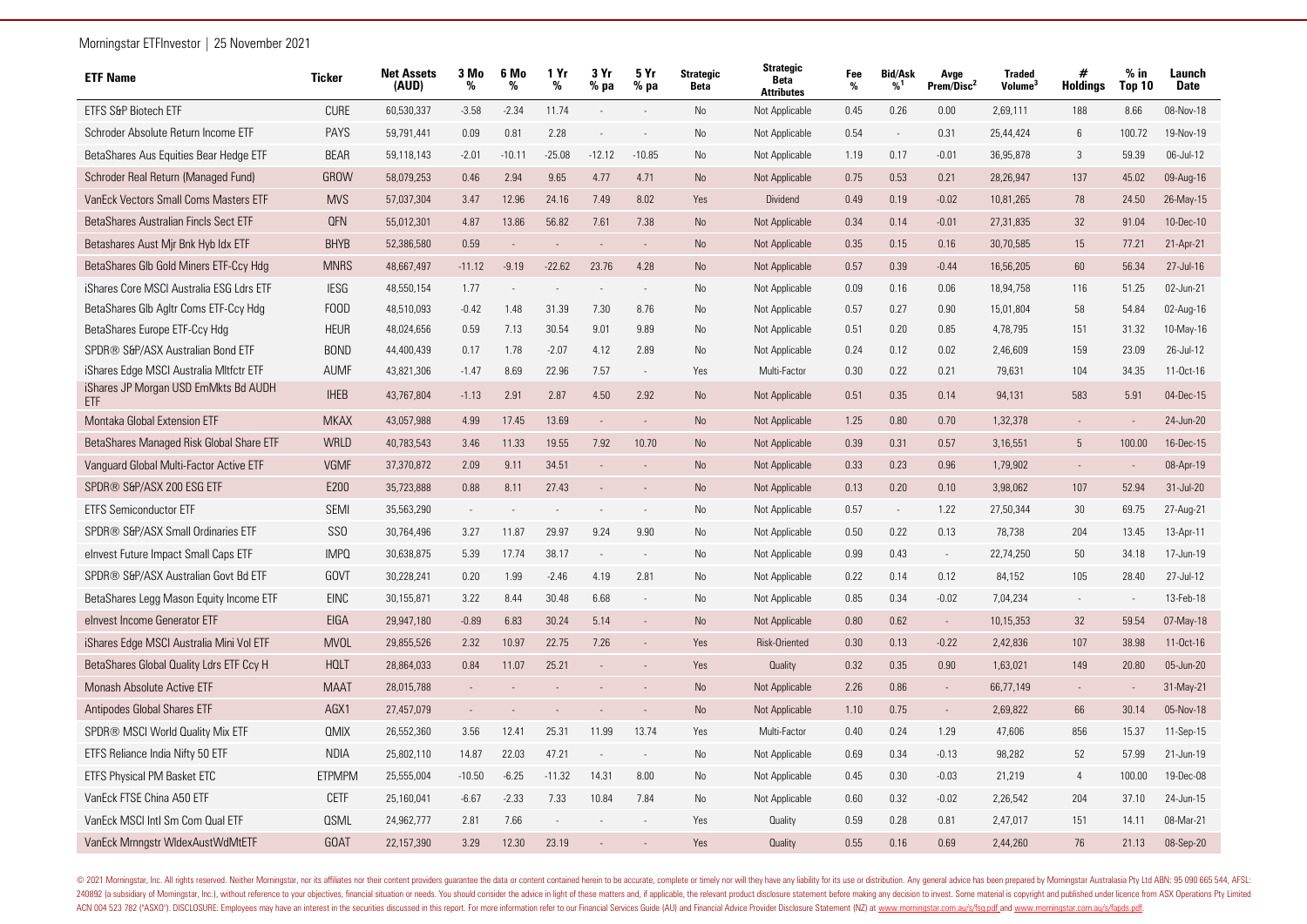| <b>ETF Name</b>                          | <b>Ticker</b> | <b>Net Assets</b><br>(AUD) | 3 Mo<br>% | 6 Mo<br>% | 1 Yr<br>%      | 3 Yr<br>$%$ pa           | 5 Yr<br>$%$ pa | <b>Strategic</b><br><b>Beta</b> | <b>Strategic</b><br><b>Beta</b><br><b>Attributes</b> | Fee<br>% | <b>Bid/Ask</b><br>%1 | Avge<br>Prem/Disc <sup>2</sup> | <b>Traded</b><br><b>Volume</b> | #<br><b>Holdings</b> | $%$ in<br><b>Top 10</b> | Launch<br><b>Date</b> |
|------------------------------------------|---------------|----------------------------|-----------|-----------|----------------|--------------------------|----------------|---------------------------------|------------------------------------------------------|----------|----------------------|--------------------------------|--------------------------------|----------------------|-------------------------|-----------------------|
| BetaShares Managed Risk AUS Shr ETF      | <b>AUST</b>   | 21,741,443                 | 1.23      | 7.69      | 18.84          | 5.34                     | 6.46           | No                              | Not Applicable                                       | 0.39     | 0.32                 | $-0.25$                        | 1,45,089                       | 201                  | 44.29                   | 09-Nov-15             |
| ETFS Ultra Short Nasdag 100 Hedge        | SNAS          | 21,329,700                 | $-4.05$   | $-26.77$  | $-51.25$       | $\overline{\phantom{a}}$ | $\sim$         | No                              | Not Applicable                                       | 1.00     | 0.32                 | $-0.73$                        | 65,22,519                      | $\mathbf{3}$         | $-223.83$               | 10-Jul-20             |
| SPDR® S&P Emerging Markets ETF           | <b>WEMG</b>   | 20,271,929                 | $-3.26$   | 2.94      | 16.57          | 8.55                     | 10.25          | No                              | Not Applicable                                       | 0.65     | 0.24                 | $-0.86$                        | 1,69,907                       | 873                  | 21.39                   | 11-Nov-13             |
| iShares Core Corporate Bond ETF          | <b>ICOR</b>   | 19,844,315                 | 0.20      | 1.21      | 0.54           |                          |                | <b>No</b>                       | Not Applicable                                       | 0.15     | 0.12                 | 0.13                           | 56,137                         | 112                  | 15.89                   | 27-May-20             |
| BetaShares Global Income Leaders ETF     | <b>INCM</b>   | 19,601,483                 | 2.44      | 6.28      | 23.94          |                          |                | Yes                             | Dividend                                             | 0.39     | 0.25                 | 0.79                           | 1,45,725                       | 100                  | 21.12                   | 19-Oct-18             |
| Switzer Higher Yield ETF                 | <b>SHYF</b>   | 18,526,555                 |           |           |                |                          |                | No                              | Not Applicable                                       | 0.70     |                      | $\overline{\phantom{a}}$       | 2,63,193                       |                      |                         | 18-Dec-20             |
| BetaShares Ethical Divers High Gr ETF    | <b>DZZF</b>   | 17,894,269                 | 3.12      | 13.09     | 20.49          |                          |                | No                              | Not Applicable                                       | 0.26     | 0.17                 | 0.47                           | 2,20,547                       | 3                    | 100.00                  | 10-Dec-19             |
| elnvest Core Income ETF                  | ECOR          | 16,961,069                 | 0.03      | 0.25      | 1.89           |                          |                | No                              | Not Applicable                                       | 0.45     |                      | $\overline{\phantom{a}}$       | 1,58,984                       |                      |                         | 22-Nov-19             |
| MFG Core International ETF               | <b>MCSG</b>   | 16,595,978                 | 2.08      | 13.78     | $\sim$         |                          |                | No                              | Not Applicable                                       | 0.50     |                      | 0.59                           | 2,74,269                       |                      | $\sim$                  | 10-Dec-20             |
| VanEck Bentham Global Cap Secs Actv ETF  | GCAP          | 16,046,597                 |           |           |                |                          |                | <b>No</b>                       | Not Applicable                                       | 0.59     |                      | 0.11                           | 12,10,196                      | 46                   | $-39.33$                | 03-Aug-21             |
| K2 Australian Small Cap ETF              | <b>KSM</b>    | 15,516,357                 | 3.79      | 15.33     | 38.71          | 8.23                     | 6.87           | No                              | Not Applicable                                       | 1.31     | 1.09                 | 0.45                           | 9,07,267                       |                      |                         | 15-Dec-15             |
| Vanguard Global Minimum Volatil Act ETF  | <b>VMIN</b>   | 14,960,049                 | $-1.38$   | 1.41      | 11.09          | 5.24                     | $\sim$         | <b>No</b>                       | Not Applicable                                       | 0.28     | 0.23                 | 0.30                           | 1,52,058                       |                      |                         | 13-Apr-18             |
| MFG Core ESG ETF                         | <b>MCSE</b>   | 14,314,311                 | 4.16      | 16.11     | $\overline{a}$ | $\sim$                   |                | <b>No</b>                       | Not Applicable                                       | 0.50     | $\sim$               | $-0.13$                        | 2,22,701                       |                      | $\sim$                  | 10-Dec-20             |
| ETFS Physical Platinum ETC               | <b>ETPMPT</b> | 13,747,152                 | $-5.61$   | $-14.31$  | 7.56           | 5.26                     | $-0.76$        | No                              | Not Applicable                                       | 0.49     | 0.39                 | 0.68                           | 28,078                         |                      | 100.00                  | 19-Dec-08             |
| BetaShares British Pound ETF             | POU           | 13,492,817                 | 1.33      | 2.81      | 3.02           | 1.02                     | 1.73           | No                              | Not Applicable                                       | 0.45     | 0.09                 | 0.07                           | 48,875                         |                      |                         | 08-Jul-11             |
| BetaShares Strong US Dollar Hedge ETF    | YANK          | 12,658,714                 | 7.80      | 10.84     | $-5.11$        | $-4.26$                  |                | No                              | Not Applicable                                       | 1.19     | 0.33                 | $-0.33$                        | 6,53,750                       |                      |                         | 28-Nov-16             |
| BetaShares Ethical Diversified Gr ETF    | <b>DGGF</b>   | 12,368,634                 | 2.43      | 10.23     | 20.44          |                          |                | No                              | Not Applicable                                       | 0.26     | 0.22                 | 0.36                           | 2,34,218                       | 3                    | 100.00                  | 05-Dec-19             |
| ETFS Ultra Long Nasdaq 100 Hedge         | <b>LNAS</b>   | 12,200,224                 | 1.04      | 27.45     | 68.00          | $\overline{a}$           |                | No                              | Not Applicable                                       | 1.00     | 0.14                 | 0.76                           | 10,52,569                      | $\overline{2}$       | 245.66                  | 10-Jul-20             |
| BetaShares Strong Australian Dllr H ETF  | <b>AUDS</b>   | 10,979,548                 | $-9.32$   | $-12.80$  | $-1.97$        | $-6.34$                  |                | No                              | Not Applicable                                       | 1.19     | 0.36                 | 0.22                           | 6,16,088                       |                      |                         | 28-Nov-16             |
| ActiveX Kapstream Absolute Ret Inc ETF   | <b>XKAP</b>   | 10,726,516                 |           |           |                |                          |                | <b>No</b>                       | Not Applicable                                       | 0.55     |                      | $\sim$                         | 17.227                         |                      |                         | 15-Oct-19             |
| <b>BetaShares Euro ETF</b>               | EEU           | 10,061,192                 | 1.26      | 3.38      | $-3.04$        | $-0.87$                  | 1.08           | No                              | Not Applicable                                       | 0.45     | 0.18                 | 0.05                           | 80,069                         |                      |                         | 08-Jul-11             |
| Apostle Dundas Global Equity Fund D ETF  | <b>ADEF</b>   | 9,297,148                  | 4.49      | 15.82     | $\mathcal{L}$  |                          |                | <b>No</b>                       | Not Applicable                                       | 0.90     | 0.40                 | 0.50                           | 4,08,934                       |                      |                         | 22-Feb-21             |
| BetaShares Ethical Diversified Bal ETF   | <b>DBBF</b>   | 9,145,451                  | 1.77      | 7.43      | 13.56          |                          |                | No                              | Not Applicable                                       | 0.26     | 0.24                 | 0.42                           | 76,278                         | 3                    | 100.00                  | 09-Dec-19             |
| Magellan Sustainable ETF                 | <b>MSUF</b>   | 8,897,710                  | 2.28      | 10.99     | $\sim$         |                          |                | <b>No</b>                       | Not Applicable                                       | 1.35     | $\sim$               | $-0.06$                        | 2,21,260                       | $\sim$               | $\sim$                  | 10-Dec-20             |
| iShares Yield Plus ETF                   | <b>IYLD</b>   | 7,089,925                  |           |           |                |                          |                | No                              | Not Applicable                                       | 0.12     | 0.13                 | 0.08                           | 14,155                         | 30                   | 40.46                   | 27-May-20             |
| ETFS Physical Palladium ETC              | <b>ETPMPD</b> | 7,036,009                  | $-27.18$  | $-23.91$  | $-19.70$       | 19.65                    | 22.15          | No                              | Not Applicable                                       | 0.49     | 0.47                 | $-0.33$                        | 8.896                          | $\mathbf{1}$         | 100.00                  | 19-Dec-08             |
| BetaShares Global Gov Bd 20+Yr ETF Ccy H | GGOV          | 3,549,095                  | $-0.36$   | 1.81      | $-7.59$        |                          |                | No                              | Not Applicable                                       | 0.19     | 0.46                 | 0.76                           | 16,681                         | 103                  | 18.10                   | 07-May-20             |
| elnvest Income Maximiser ETF             | <b>EMAX</b>   | 2,407,825                  | 0.47      | $-1.58$   | 1.53           |                          |                | No                              | Not Applicable                                       | 0.65     |                      | $\sim$                         | 5.019                          |                      | $\sim$                  | 22-Nov-19             |
| Janus Henderson Global Sust Eq Actv ETF  | <b>FUTR</b>   | 291,689                    |           |           |                |                          |                | No                              | Not Applicable                                       | 0.80     |                      |                                | 4,901                          |                      |                         | 20-Sep-21             |
| AB Managed Volatility Equities ETF MVE   | AMVE          |                            |           |           |                |                          |                | No                              | Not Applicable                                       | 0.55     |                      | $\sim$                         | 1,05,193                       | 70                   | 38.00                   | 31-Mar-14             |
| Airlie Australian Share ETF              | AASF          |                            | 4.71      | 16.56     | 35.89          | 10.63                    |                | No                              | Not Applicable                                       | 0.78     | 0.48                 | 0.18                           | 77,60,430                      |                      |                         | 31-May-18             |
| Coolabah Active Composite Bond Fund ETF  | <b>FIXD</b>   |                            |           |           |                |                          |                | No                              | Not Applicable                                       | 0.10     |                      | $-0.08$                        | 4,00,757                       |                      |                         | 07-Mar-17             |
| ETFS Fintech & Blockchain ETF            | <b>FTEC</b>   |                            |           |           |                |                          |                | <b>No</b>                       | Not Applicable                                       | 0.69     |                      |                                |                                |                      |                         | 13-Oct-21             |
| ETFS Hydrogen ETF                        | <b>HGEN</b>   |                            |           |           |                |                          |                | <b>No</b>                       | Not Applicable                                       | 0.69     |                      |                                |                                |                      |                         | 06-Oct-21             |